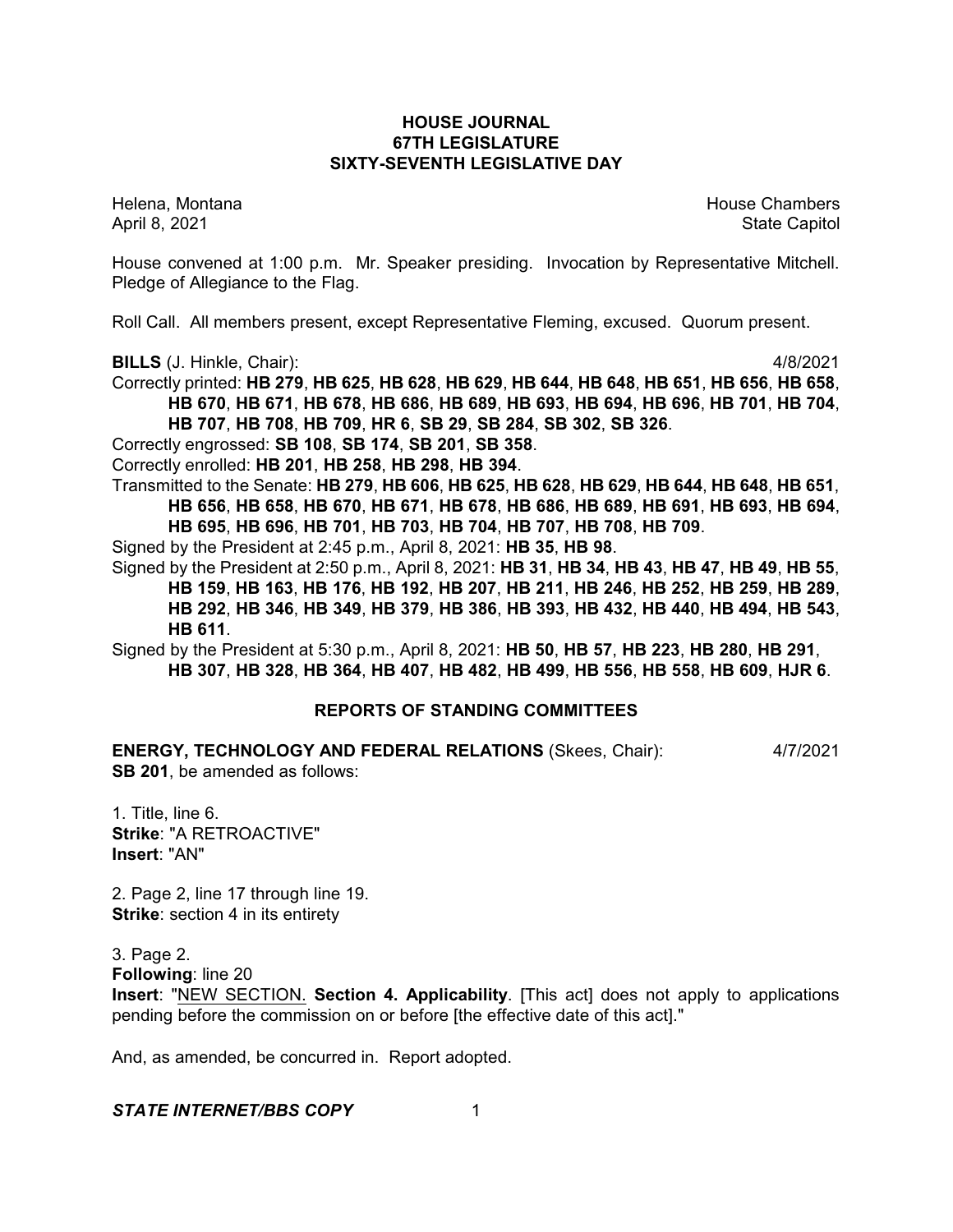**SB 265**, be concurred in. Report adopted. **SB 266**, be concurred in. Report adopted. **SJR 3**, be concurred in. Report adopted. **SJR 10**, be concurred in. Report adopted. **SJR 17**, be concurred in. Report adopted.

# **MESSAGES FROM THE SENATE**

| House bills concurred in and returned to the House:                                                                                                                                                        | 4/6/2021 |
|------------------------------------------------------------------------------------------------------------------------------------------------------------------------------------------------------------|----------|
| HB 155, introduced by D. Lenz<br>HB 451, introduced by R. Farris-Olsen<br>HB 463, introduced by J. Trebas<br>HB 480, introduced by B. Mercer<br>HB 574, introduced by D. Lenz                              |          |
| House joint resolution concurred in and returned to the House:                                                                                                                                             | 4/6/2021 |
| HJR 19, introduced by M. Bertoglio                                                                                                                                                                         |          |
| <b>Senate bills</b> passed and transmitted to the House for concurrence:                                                                                                                                   | 4/6/2021 |
| SB 232, introduced by T. Gauthier<br>SB 285, introduced by S. Hinebauch<br><b>SB 336, introduced by C. Friedel</b><br><b>SB 374, introduced by C. Smith</b><br><b>SB 378, introduced by S. Fitzpatrick</b> |          |
| Senate joint resolution passed and transmitted to the House for concurrence:                                                                                                                               | 4/6/2021 |

**SJR 22, introduced by E. McClafferty** 

# **FIRST READING AND COMMITMENT OF BILLS**

The following House resolution was introduced, read first time, and referred to committee:

**HR 7**, introduced by S. Vinton, referred to Judiciary.

The following Senate bills were introduced, read first time, and referred to committees:

**SB 232**, introduced by T. Gauthier, referred to State Administration. **SB 285**, introduced by S. Hinebauch, referred to Transportation.

**SB 336**, introduced by C. Friedel, referred to Transportation.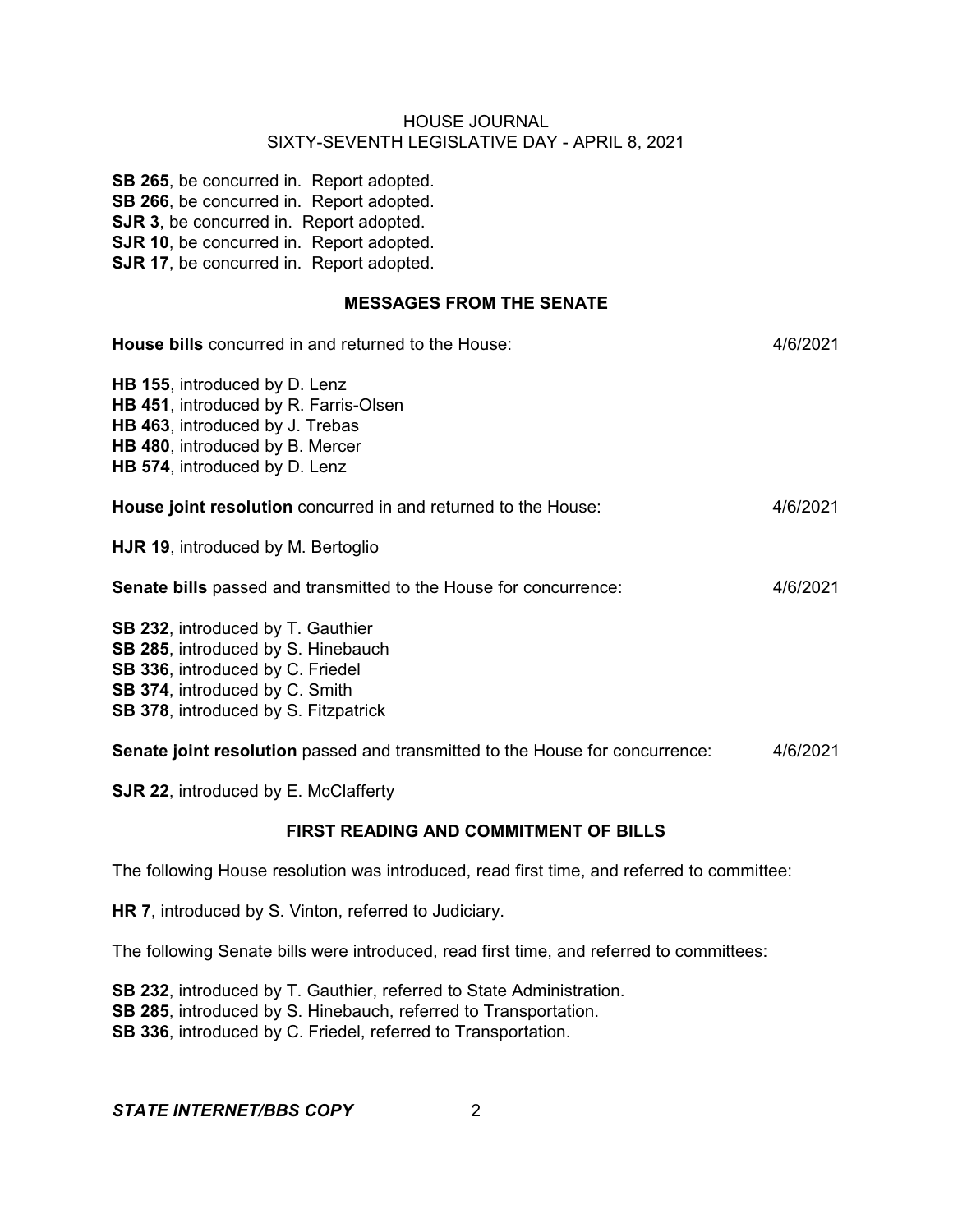**SB 374**, introduced by C. Smith, D. Kary, G. Vance, T. Jacobson, S. Morigeau, J. Ellsworth, referred to Business and Labor.

**SB 378**, introduced by S. Fitzpatrick, M. Blasdel, D. Loge, J. Patelis, J. Ellsworth, referred to Business and Labor.

The following Senate joint resolution was introduced, read first time, and referred to committee:

**SJR 22, introduced by E. McClafferty, referred to Human Services.** 

# **SECOND READING OF BILLS (COMMITTEE OF THE WHOLE)**

Majority Leader Vinton moved the House resolve itself into a Committee of the Whole for consideration of business on second reading. Motion carried. Representative J. Hinkle in the chair.

Mr. Speaker: We, your Committee of the Whole, having had under consideration business on second reading, recommend as follows:

**SB 224** - Majority Leader Vinton moved consideration of **SB 224** be passed for the day. Without objection, so ordered.

**SB 40** - Representative Curdy moved **SB 40** be concurred in.

**SB 40** - Representative Tschida moved **SB 40**, second reading copy, be amended as follows:

1. Page 1, line 24. **Following:** "(c)" **Insert:** "subject to subsection (10),"

2. Page 1, line 24. **Strike:** "a representative" **Insert:** "representatives" **Following:** "following" **Insert:** "may be"

3. Page 1, line 24. **Strike:** "serving" **Insert:** "serve"

4. Page 2, line 7. **Strike:** "each of the" **Insert:** "four representatives of"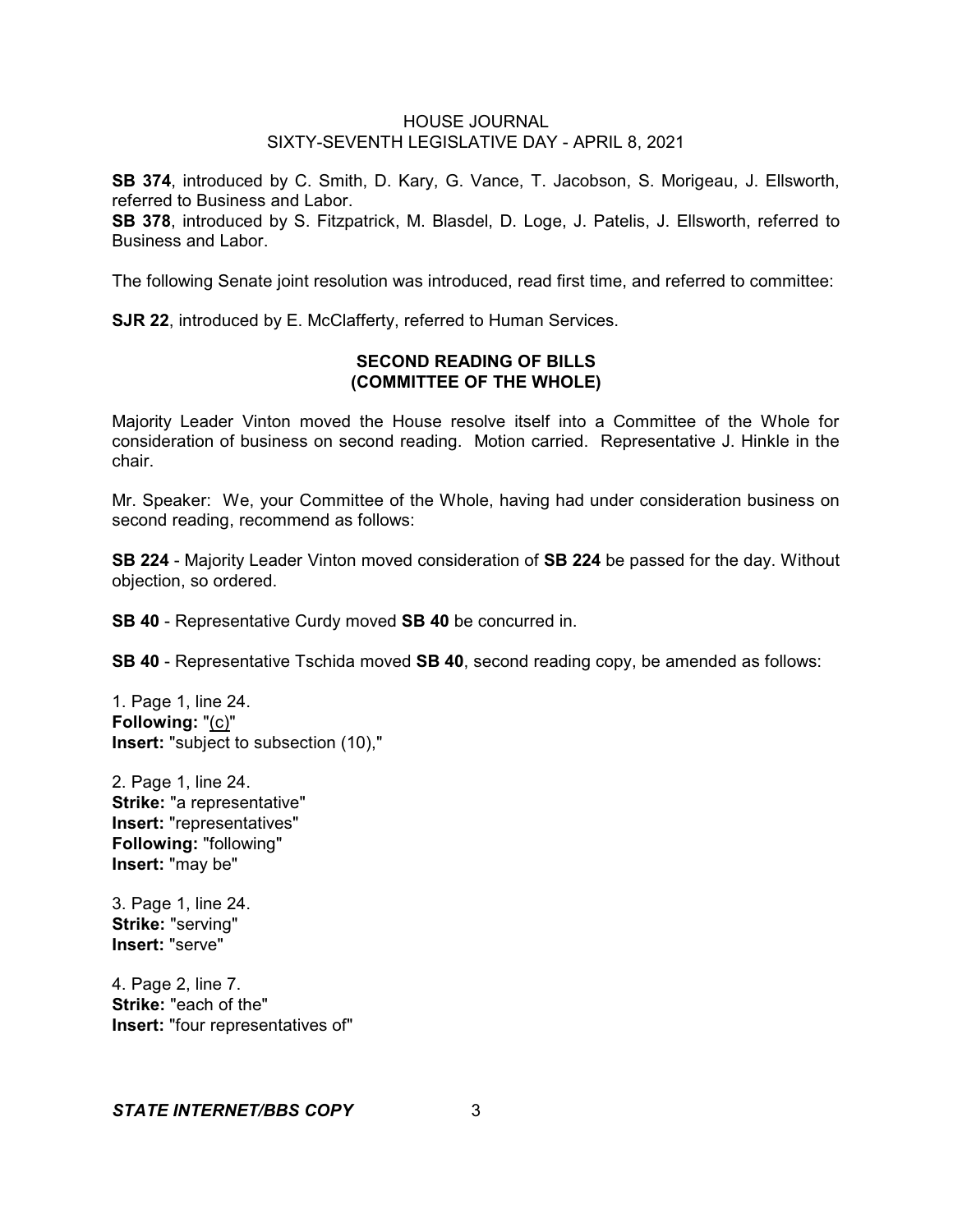5. Page 2.

**Following:** line 21

**Insert:** "(10) A person who is a lobbyist, as defined in 5-7-102, or who works for a person or entity required to file reports as a principal with the commissioner of political practices pursuant to Title 5, chapter 7, part 2, may not be appointed to the council."

Amendment adopted as follows:

Yeas: Anderson, Bartel, Beard, Berglee, Bertoglio, Binkley, Brewster, Carlson, Duram, Fielder, Fleming, Frazer, Fuller, Galloway, Gillette, Gist, Gunderson, Hill, Hinkle C, Hinkle J, Holmlund, Hopkins, Jones, Kassmier, Kerns, Knudsen C, Knudsen R, Lenz, Ler, Loge, Marshall, McKamey, Mercer, Mitchell, Moore, Nave, Noland, Patelis, Phalen, Regier A, Regier M, Reksten, Ricci, Schillinger, Seekins-Crowe, Sheldon-Galloway, Skees, Stromswold, Trebas, Tschida, Usher, Vinton, Zolnikov, Mr. Speaker. Total 54

Nays: Abbott, Bedey, Bishop, Buckley, Buttrey, Caferro, Curdy, Custer, Dooling, Dunwell, Farris-Olsen, Fern, Fitzgerald, France, Funk, Garner, Greef, Hamilton, Harvey, Hawk, Hayman, Karjala, Keane, Kelker, Keogh, Kerr-Carpenter, Kortum, Malone, Marler, Novak, Olsen, Putnam, Read, Running Wolf, Smith, Stafman, Stewart Peregoy, Sullivan, Tenenbaum, Thane, Walsh, Weatherwax, Welch, Whiteman Pena, Whitman, Windy Boy. Total 46

Voted absentee: Fleming, Aye.

Excused: Fleming. Total 1

Absent or not voting: None. Total 0

**SB 40** - Representative Curdy moved **SB 40**, as amended, be concurred in. Motion carried as follows:

Yeas: Abbott, Anderson, Beard, Bedey, Berglee, Bertoglio, Bishop, Brewster, Buckley, Buttrey, Caferro, Carlson, Curdy, Custer, Dooling, Dunwell, Duram, Fern, Fielder, Fitzgerald, Fleming, Frazer, Fuller, Funk, Garner, Gillette, Gist, Greef, Gunderson, Hamilton, Harvey, Hawk, Hayman, Hinkle C, Hinkle J, Holmlund, Hopkins, Jones, Karjala, Keane, Kelker, Keogh, Kerns, Kerr-Carpenter, Knudsen C, Knudsen R, Ler, Loge, Malone, Marler, Marshall, McKamey, Mercer, Nave, Noland, Novak, Patelis, Phalen, Putnam, Read, Regier A, Reksten, Ricci, Running Wolf, Schillinger, Seekins-Crowe, Skees, Smith, Stafman, Stewart Peregoy, Sullivan, Tenenbaum, Thane, Trebas, Tschida, Usher, Vinton, Walsh, Weatherwax, Welch, Whiteman Pena, Whitman, Mr. Speaker.

Total 83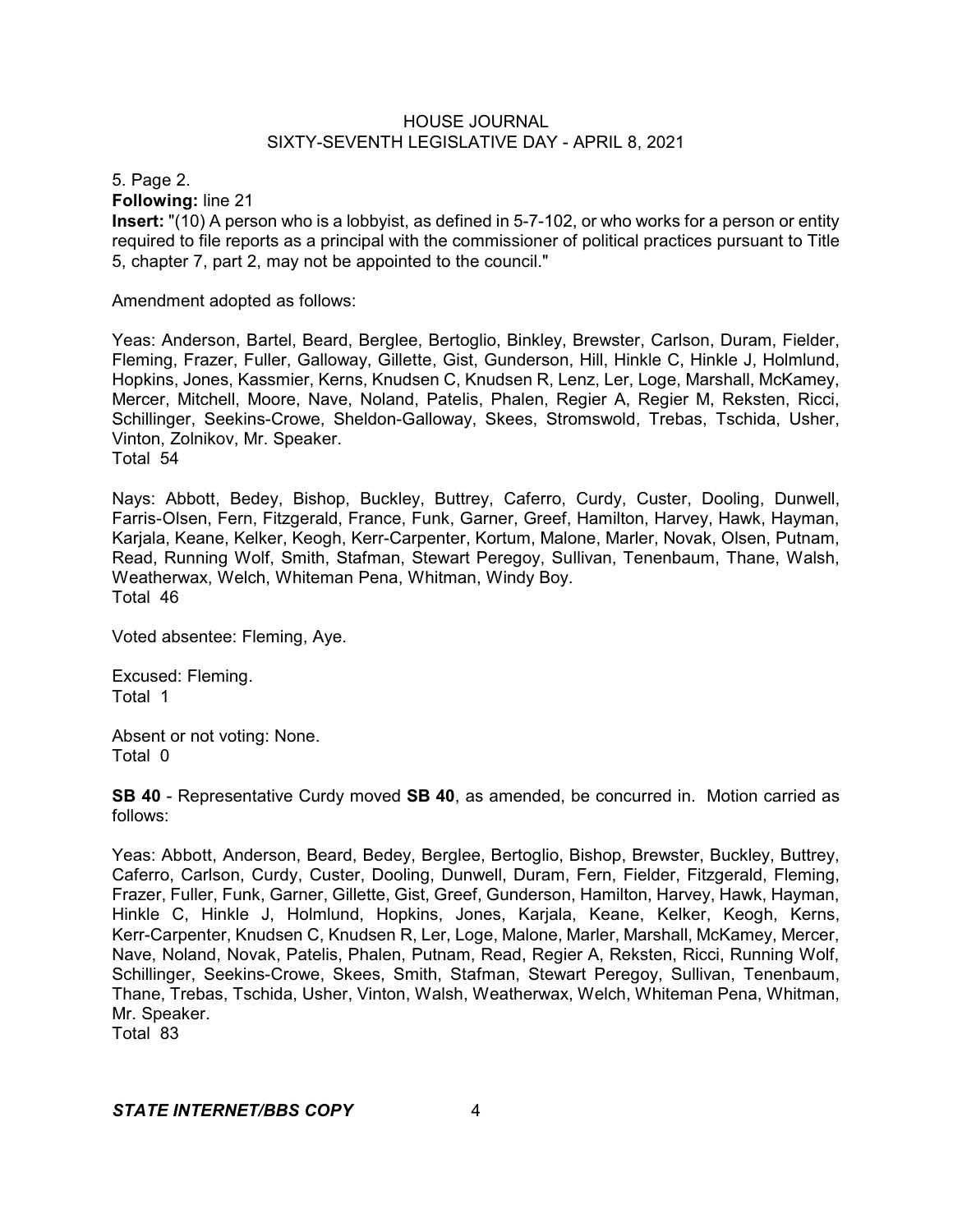Nays: Bartel, Binkley, Farris-Olsen, France, Galloway, Hill, Kassmier, Kortum, Lenz, Mitchell, Moore, Olsen, Regier M, Sheldon-Galloway, Stromswold, Windy Boy, Zolnikov. Total 17

Voted absentee: Fleming, Aye.

Excused: Fleming. Total 1

Absent or not voting: None. Total 0

**SB 63** - Representative Putnam moved **SB 63** be concurred in. Motion carried as follows:

Yeas: Abbott, Anderson, Beard, Bedey, Berglee, Bertoglio, Binkley, Bishop, Brewster, Buckley, Buttrey, Caferro, Carlson, Curdy, Custer, Dooling, Dunwell, Duram, Farris-Olsen, Fern, Fielder, Fitzgerald, Fleming, France, Frazer, Funk, Galloway, Garner, Gillette, Gist, Greef, Gunderson, Hamilton, Harvey, Hawk, Hayman, Hill, Hinkle C, Hinkle J, Holmlund, Hopkins, Jones, Karjala, Kassmier, Keane, Kelker, Keogh, Kerns, Kerr-Carpenter, Knudsen C, Knudsen R, Kortum, Lenz, Loge, Malone, Marler, McKamey, Mercer, Mitchell, Nave, Noland, Novak, Olsen, Putnam, Regier A, Regier M, Reksten, Ricci, Running Wolf, Schillinger, Seekins-Crowe, Skees, Smith, Stafman, Stewart Peregoy, Stromswold, Sullivan, Tenenbaum, Thane, Usher, Vinton, Walsh, Weatherwax, Welch, Whiteman Pena, Whitman, Windy Boy, Zolnikov, Mr. Speaker. Total 89

Nays: Bartel, Fuller, Ler, Marshall, Moore, Patelis, Phalen, Read, Sheldon-Galloway, Trebas, Tschida.

Total 11

Voted absentee: Fleming, Aye.

Excused: Fleming. Total 1

Absent or not voting: None. Total 0

**SB 83** - Representative Ler moved **SB 83** be concurred in. Motion carried as follows:

Yeas: Abbott, Anderson, Bartel, Beard, Bedey, Berglee, Bertoglio, Binkley, Bishop, Brewster, Buckley, Buttrey, Caferro, Carlson, Curdy, Custer, Dooling, Dunwell, Duram, Fern, Fielder, Fitzgerald, Fleming, France, Frazer, Fuller, Funk, Galloway, Garner, Gillette, Gist, Greef, Gunderson, Hamilton, Harvey, Hawk, Hill, Hinkle C, Hinkle J, Holmlund, Hopkins, Jones, Karjala, Kassmier, Keane, Kelker, Keogh, Kerns, Kerr-Carpenter, Knudsen C, Knudsen R, Lenz, Ler, Loge, Malone, Marler, Marshall, McKamey, Mercer, Mitchell, Moore, Nave, Noland, Novak, Olsen, Patelis,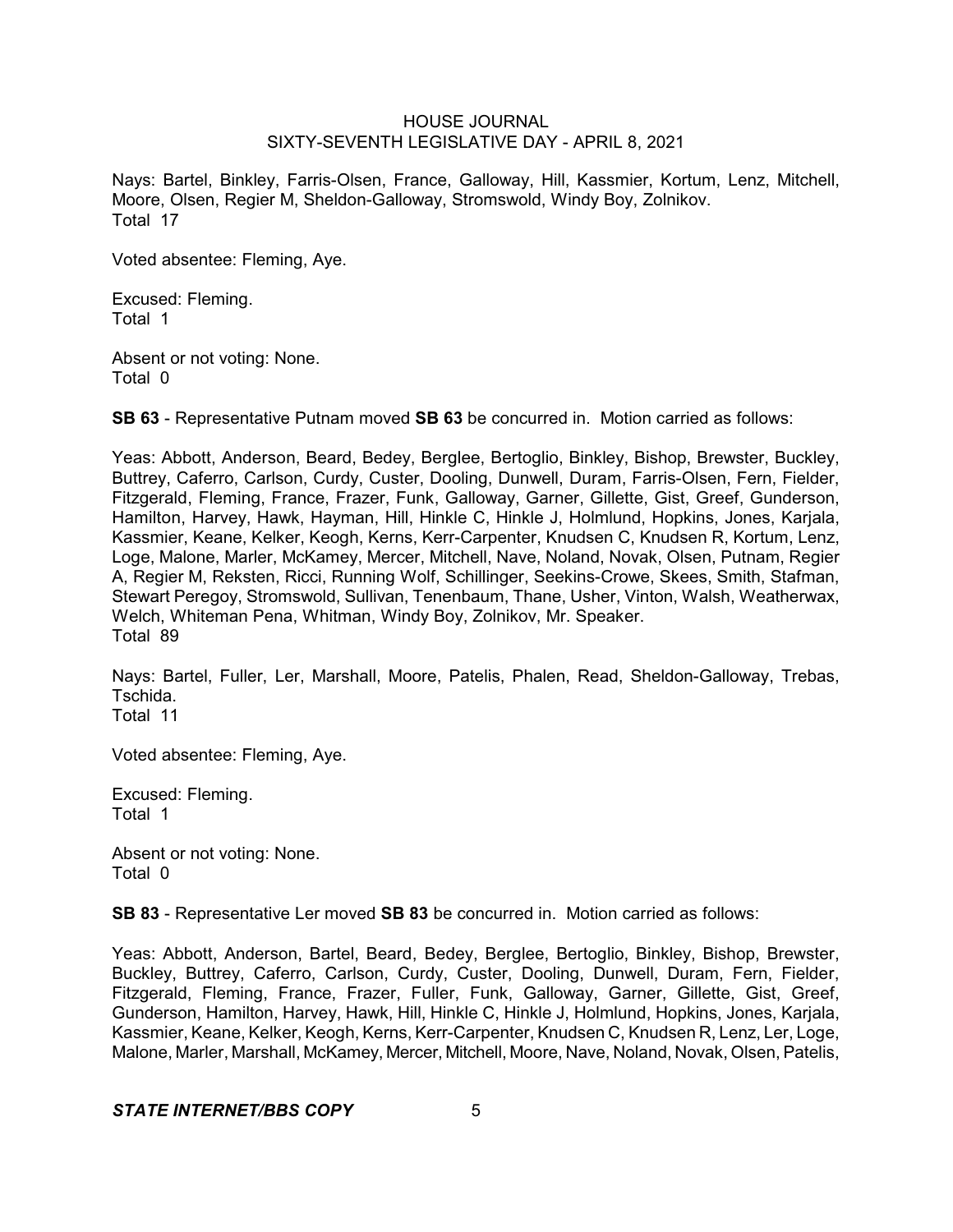Phalen, Putnam, Read, Regier A, Regier M, Reksten, Ricci, Running Wolf, Schillinger, Seekins-Crowe, Sheldon-Galloway, Skees, Smith, Stewart Peregoy, Stromswold, Sullivan, Thane, Trebas, Tschida, Usher, Vinton, Walsh, Weatherwax, Welch, Whiteman Pena, Whitman, Windy Boy, Zolnikov, Mr. Speaker. Total 95

Nays: Farris-Olsen, Hayman, Kortum, Stafman, Tenenbaum. Total 5

Voted absentee: Fleming, Aye.

Excused: Fleming. Total 1

Absent or not voting: None. Total 0

**SB 99** - Representative Ler moved **SB 99** be concurred in. Motion carried as follows:

Yeas: Anderson, Bartel, Beard, Bedey, Berglee, Bertoglio, Binkley, Brewster, Buttrey, Carlson, Custer, Dooling, Duram, Fielder, Fitzgerald, Fleming, Fuller, Galloway, Garner, Gillette, Gist, Greef, Gunderson, Hill, Hinkle C, Hinkle J, Holmlund, Hopkins, Jones, Kassmier, Kerns, Knudsen C, Knudsen R, Lenz, Ler, Loge, Malone, Marshall, McKamey, Mercer, Mitchell, Moore, Nave, Noland, Patelis, Phalen, Putnam, Read, Regier A, Regier M, Reksten, Ricci, Schillinger, Seekins-Crowe, Sheldon-Galloway, Skees, Stromswold, Trebas, Tschida, Usher, Vinton, Walsh, Welch, Whitman, Zolnikov, Mr. Speaker.

Total 66

Nays: Abbott, Bishop, Buckley, Caferro, Curdy, Dunwell, Farris-Olsen, Fern, France, Frazer, Funk, Hamilton, Harvey, Hawk, Hayman, Karjala, Keane, Kelker, Keogh, Kerr-Carpenter, Kortum, Marler, Novak, Olsen, Running Wolf, Smith, Stafman, Stewart Peregoy, Sullivan, Tenenbaum, Thane, Weatherwax, Whiteman Pena, Windy Boy. Total 34

Voted absentee: Fleming, Aye.

Excused: Fleming. Total 1

Absent or not voting: None. Total 0

**SB 121** - Representative Buttrey moved **SB 121** be concurred in. Motion carried as follows:

Yeas: Abbott, Anderson, Bartel, Beard, Bedey, Berglee, Bertoglio, Binkley, Bishop, Brewster,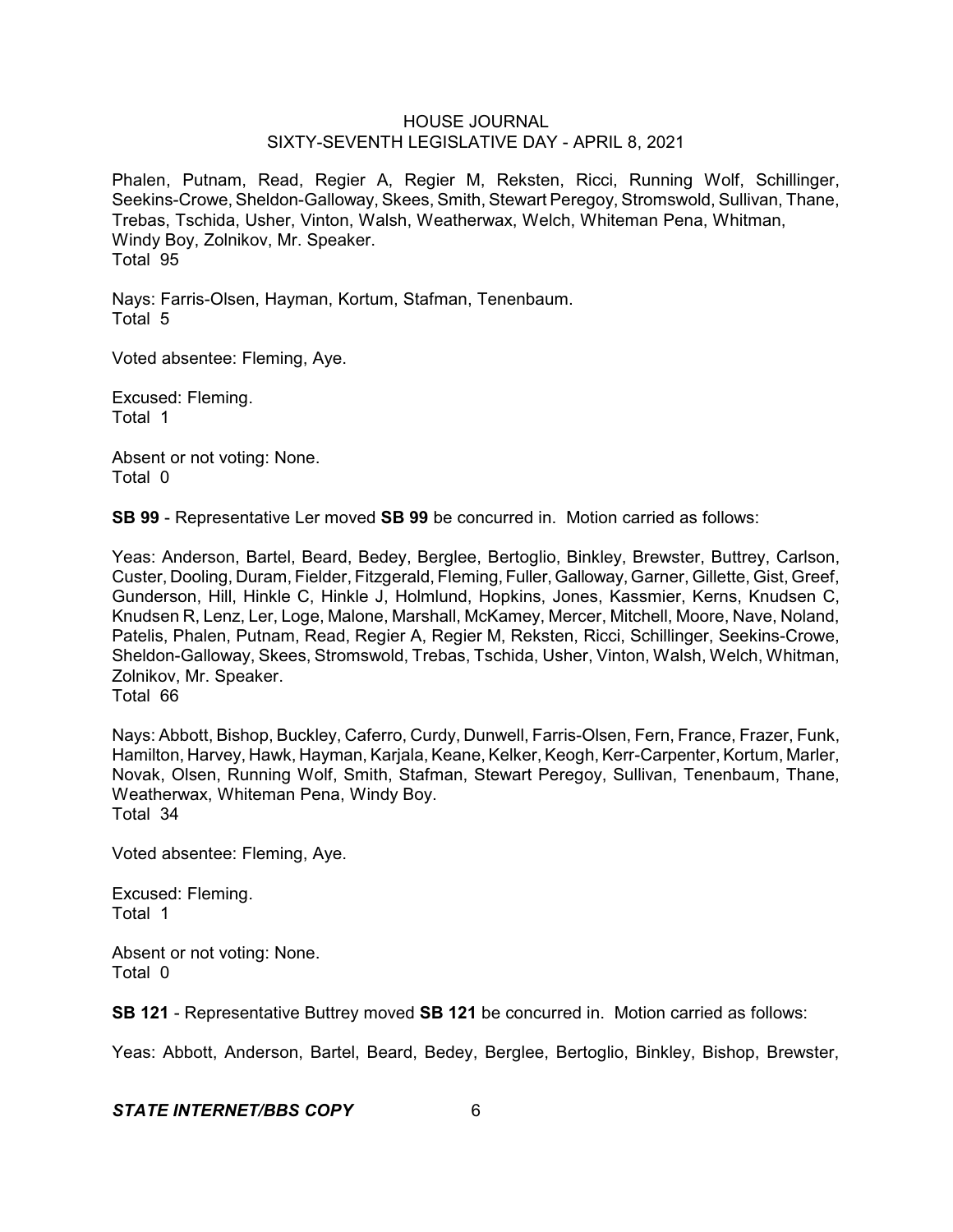Buckley, Buttrey, Caferro, Carlson, Curdy, Custer, Dooling, Dunwell, Duram, Farris-Olsen, Fern, Fitzgerald, Fleming, France, Frazer, Fuller, Funk, Galloway, Garner, Gillette, Gist, Greef, Gunderson, Hamilton, Harvey, Hawk, Hayman, Hill, Hinkle C, Holmlund, Hopkins, Jones, Karjala, Kassmier, Keane, Kelker, Keogh, Kerns, Kerr-Carpenter, Knudsen C, Knudsen R, Kortum, Lenz, Ler, Loge, Malone, Marler, Marshall, McKamey, Mercer, Mitchell, Moore, Nave, Noland, Novak, Olsen, Patelis, Phalen, Putnam, Regier A, Regier M, Reksten, Running Wolf, Schillinger, Seekins-Crowe, Sheldon-Galloway, Skees, Smith, Stafman, Stewart Peregoy, Stromswold, Sullivan, Tenenbaum, Thane, Trebas, Tschida, Usher, Vinton, Walsh, Weatherwax, Welch, Whiteman Pena, Whitman, Windy Boy, Zolnikov, Mr. Speaker. Total 96

Nays: Fielder, Hinkle J, Read, Ricci. Total 4

Voted absentee: Fleming, Aye.

Excused: Fleming. Total 1

Absent or not voting: None. Total 0

**SB 136** - Representative Galloway moved **SB 136** be concurred in. Motion carried as follows:

Yeas: Abbott, Anderson, Bartel, Beard, Bedey, Berglee, Bertoglio, Binkley, Bishop, Brewster, Buckley, Buttrey, Caferro, Carlson, Curdy, Custer, Dooling, Dunwell, Duram, Farris-Olsen, Fern, Fielder, Fitzgerald, Fleming, France, Frazer, Fuller, Funk, Galloway, Garner, Gillette, Gist, Greef, Gunderson, Hamilton, Harvey, Hawk, Hayman, Hill, Hinkle C, Hinkle J, Holmlund, Hopkins, Jones, Karjala, Kassmier, Keane, Kelker, Keogh, Kerns, Kerr-Carpenter, Knudsen C, Knudsen R, Kortum, Lenz, Ler, Loge, Malone, Marler, Marshall, McKamey, Mercer, Mitchell, Moore, Nave, Noland, Novak, Olsen, Patelis, Phalen, Putnam, Read, Regier A, Regier M, Reksten, Ricci, Running Wolf, Schillinger, Seekins-Crowe, Sheldon-Galloway, Skees, Smith, Stafman, Stewart Peregoy, Stromswold, Sullivan, Tenenbaum, Thane, Trebas, Tschida, Usher, Vinton, Walsh, Weatherwax, Welch, Whiteman Pena, Whitman, Windy Boy, Zolnikov, Mr. Speaker. Total 100

Nays: None. Total 0

Voted absentee: Fleming, Aye.

Excused: Fleming. Total 1

Absent or not voting: None. Total 0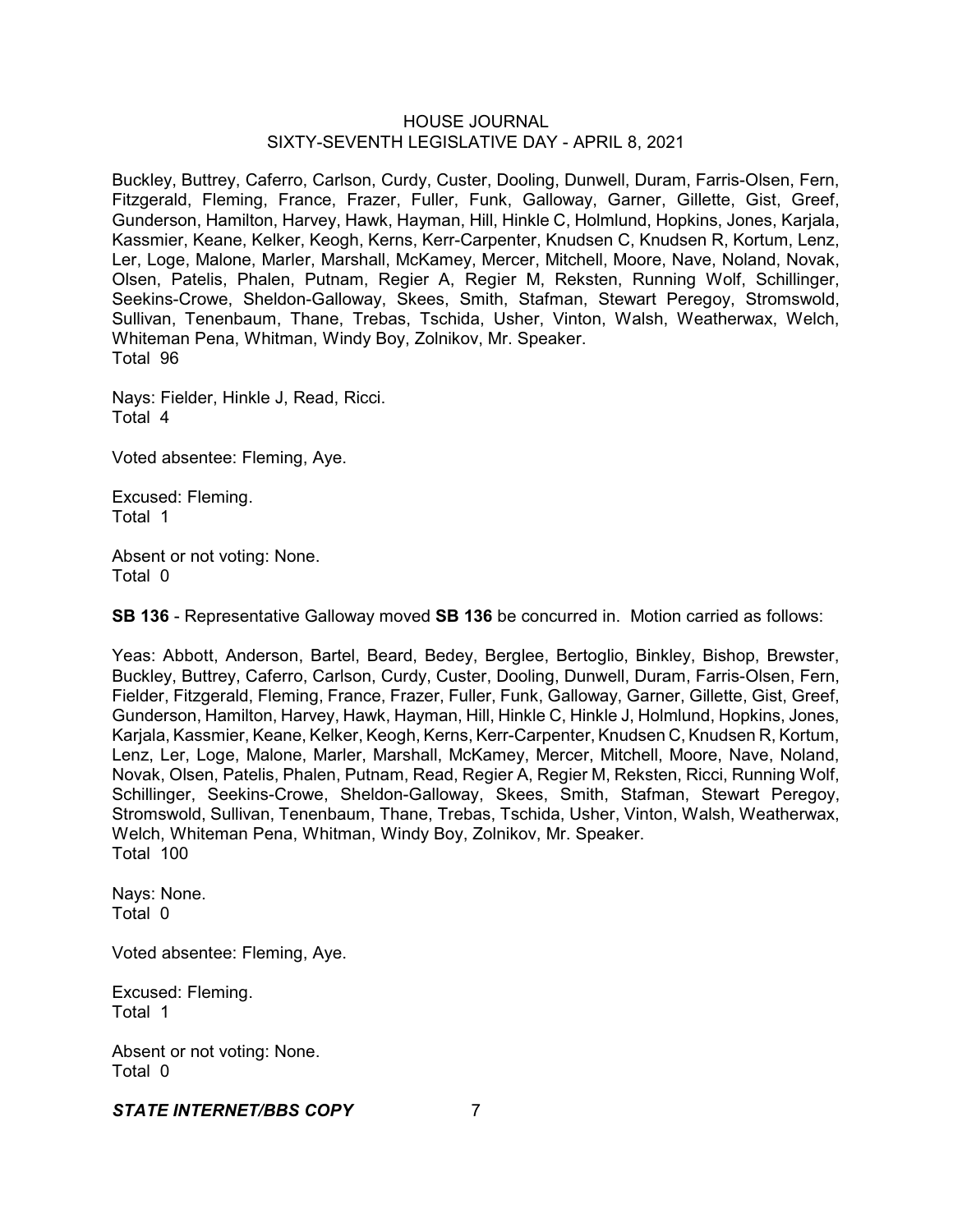**SB 157** - Representative R. Knudsen moved **SB 157** be concurred in. Motion carried as follows:

Yeas: Anderson, Bartel, Beard, Bedey, Berglee, Binkley, Brewster, Buttrey, Carlson, Custer, Dooling, Duram, Fielder, Fitzgerald, Fleming, Frazer, Fuller, Galloway, Garner, Gillette,Gist, Greef, Gunderson, Hill, Hinkle C, Hinkle J, Holmlund, Hopkins, Jones, Kassmier, Kerns, Knudsen C, Knudsen R, Lenz, Ler, Loge, Malone, Marshall, McKamey, Mercer, Mitchell, Moore, Nave, Noland, Patelis, Phalen, Putnam, Read, Regier A, Regier M, Reksten, Ricci, Schillinger, Seekins-Crowe, Sheldon-Galloway, Skees, Stromswold, Trebas, Tschida, Usher, Vinton, Walsh, Welch, Whitman, Zolnikov, Mr. Speaker.

Total 66

Nays: Abbott, Bertoglio, Bishop, Buckley, Caferro, Curdy, Dunwell, Farris-Olsen, Fern, France, Funk, Hamilton, Harvey, Hawk, Hayman, Karjala, Keane, Kelker, Keogh, Kerr-Carpenter, Kortum, Marler, Novak, Olsen, Running Wolf, Smith, Stafman, Stewart Peregoy, Sullivan, Tenenbaum, Thane, Weatherwax, Whiteman Pena, Windy Boy. Total 34

Voted absentee: Fleming, Aye.

Excused: Fleming. Total 1

Absent or not voting: None. Total 0

**SB 166** - Representative Welch moved **SB 166** be concurred in. Motion carried as follows:

Yeas: Abbott, Anderson, Bartel, Beard, Bedey, Berglee, Bertoglio, Binkley, Bishop, Brewster, Buckley, Buttrey, Caferro, Carlson, Curdy, Custer, Dooling, Dunwell, Duram, Farris-Olsen, Fern, Fielder, Fitzgerald, France, Frazer, Fuller, Funk, Galloway, Garner, Gillette, Gist, Greef, Gunderson, Hamilton, Harvey, Hawk, Hayman, Hill, Hinkle C, Hinkle J, Holmlund, Hopkins, Jones, Karjala, Kassmier, Keane, Kelker, Keogh, Kerns, Kerr-Carpenter, Knudsen C, Knudsen R, Kortum, Lenz, Ler, Loge, Malone, Marler, Marshall, McKamey, Mercer, Mitchell, Moore, Nave, Noland, Novak, Olsen, Patelis, Phalen, Putnam, Read, Regier A, Regier M, Reksten, Ricci, Running Wolf, Schillinger, Seekins-Crowe, Sheldon-Galloway, Skees, Smith, Stafman, Stewart Peregoy, Stromswold, Sullivan, Tenenbaum, Thane, Trebas, Tschida, Usher, Vinton, Walsh, Weatherwax, Welch, Whiteman Pena, Whitman, Windy Boy, Zolnikov, Mr. Speaker. Total 99

Nays: Fleming. Total 1

Voted absentee: Fleming, No.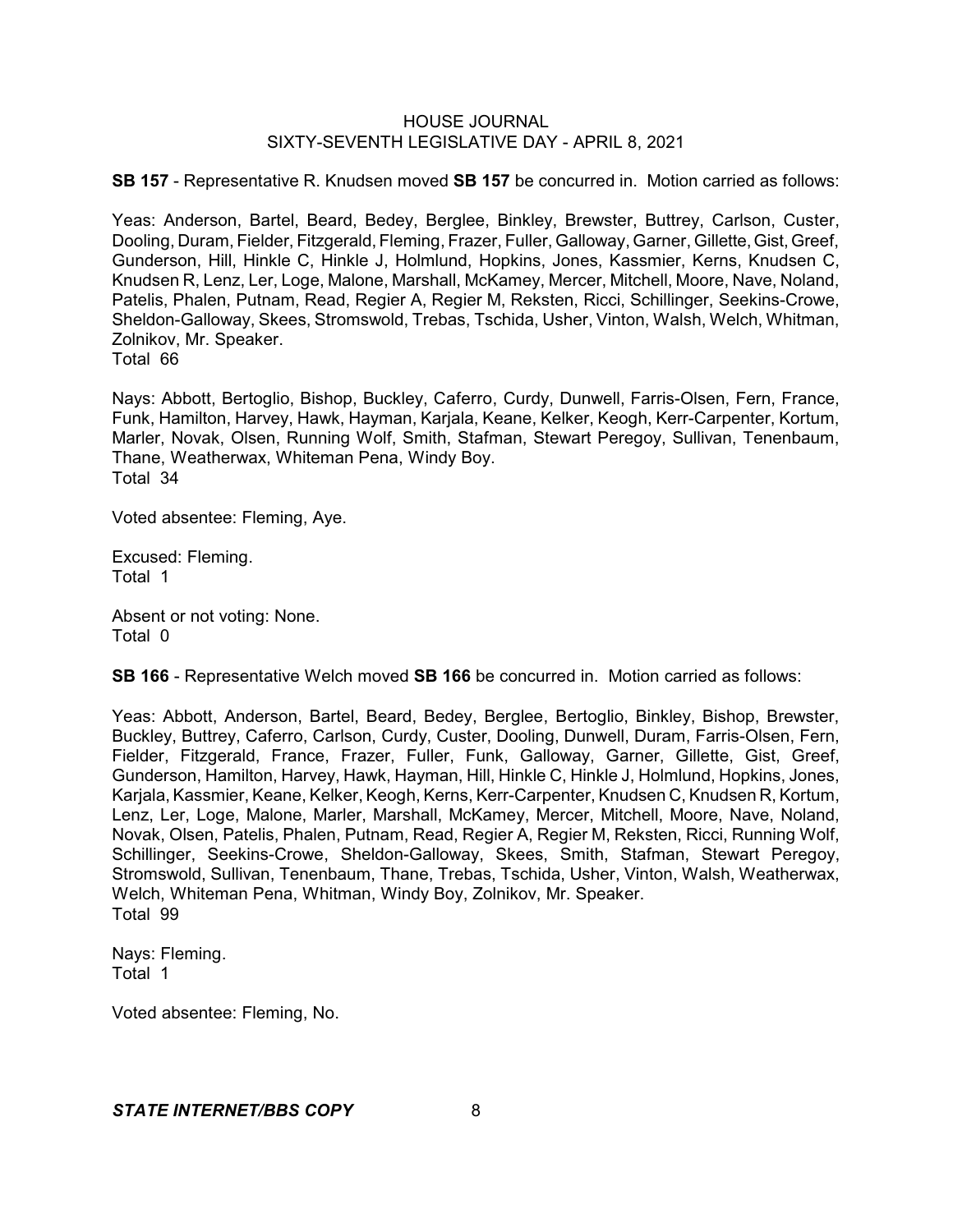Excused: Fleming. Total 1

Absent or not voting: None. Total 0

**SB 199** - Representative Carlson moved **SB 199** be concurred in. Motion carried as follows:

Yeas: Anderson, Bartel, Beard, Bedey, Berglee, Bertoglio, Binkley, Brewster, Buttrey, Caferro, Carlson, Dooling, Duram, Fielder, Fitzgerald, Fleming, Frazer, Fuller, Galloway, Garner, Gillette, Gist, Greef, Gunderson, Hill, Hinkle C, Hinkle J, Holmlund, Hopkins, Jones, Kassmier, Kerns, Kerr-Carpenter, Knudsen C, Knudsen R, Lenz, Ler, Loge, Malone, Marshall, McKamey, Mercer, Mitchell, Moore, Nave, Noland, Patelis, Phalen, Read, Regier A, Regier M, Reksten, Ricci, Schillinger, Seekins-Crowe, Sheldon-Galloway, Skees, Smith, Stromswold, Tenenbaum, Trebas, Tschida, Usher, Vinton, Walsh, Welch, Whitman, Zolnikov, Mr. Speaker. Total 69

Nays: Abbott, Bishop, Buckley, Curdy, Custer, Dunwell, Farris-Olsen, Fern, France, Funk, Hamilton, Harvey, Hawk, Hayman, Karjala, Keane, Kelker, Keogh, Kortum, Marler, Novak, Olsen, Putnam, Running Wolf, Stafman, Stewart Peregoy, Sullivan, Thane, Weatherwax, Whiteman Pena, Windy Boy.

Total 31

Voted absentee: Fleming, Aye.

Excused: Fleming. Total 1

Absent or not voting: None. Total 0

**SB 206** - Representative Running Wolf moved **SB 206** be concurred in. Motion carried as follows:

Yeas: Abbott, Anderson, Bartel, Beard, Bedey, Berglee, Bertoglio, Binkley, Bishop, Brewster, Buckley, Buttrey, Caferro, Carlson, Curdy, Custer, Dooling, Dunwell, Duram, Farris-Olsen, Fern, Fielder, Fitzgerald, Fleming, France, Frazer, Fuller, Funk, Galloway, Garner, Gillette, Gist, Greef, Gunderson, Hamilton, Harvey, Hawk, Hayman, Hill, Hinkle C, Hinkle J, Holmlund, Hopkins, Jones, Karjala, Kassmier, Keane, Kelker, Keogh, Kerns, Kerr-Carpenter, Knudsen C, Knudsen R, Kortum, Lenz, Ler, Loge, Malone, Marler, Marshall, McKamey, Mercer, Mitchell, Moore, Nave, Noland, Novak, Olsen, Patelis, Phalen, Putnam, Read, Regier A, Regier M, Reksten, Ricci, Running Wolf, Schillinger, Seekins-Crowe, Sheldon-Galloway, Skees, Smith, Stafman, Stewart Peregoy, Stromswold, Sullivan, Tenenbaum, Thane, Trebas, Tschida, Usher, Vinton, Walsh, Weatherwax, Welch, Whiteman Pena, Whitman, Windy Boy, Zolnikov, Mr. Speaker. Total 100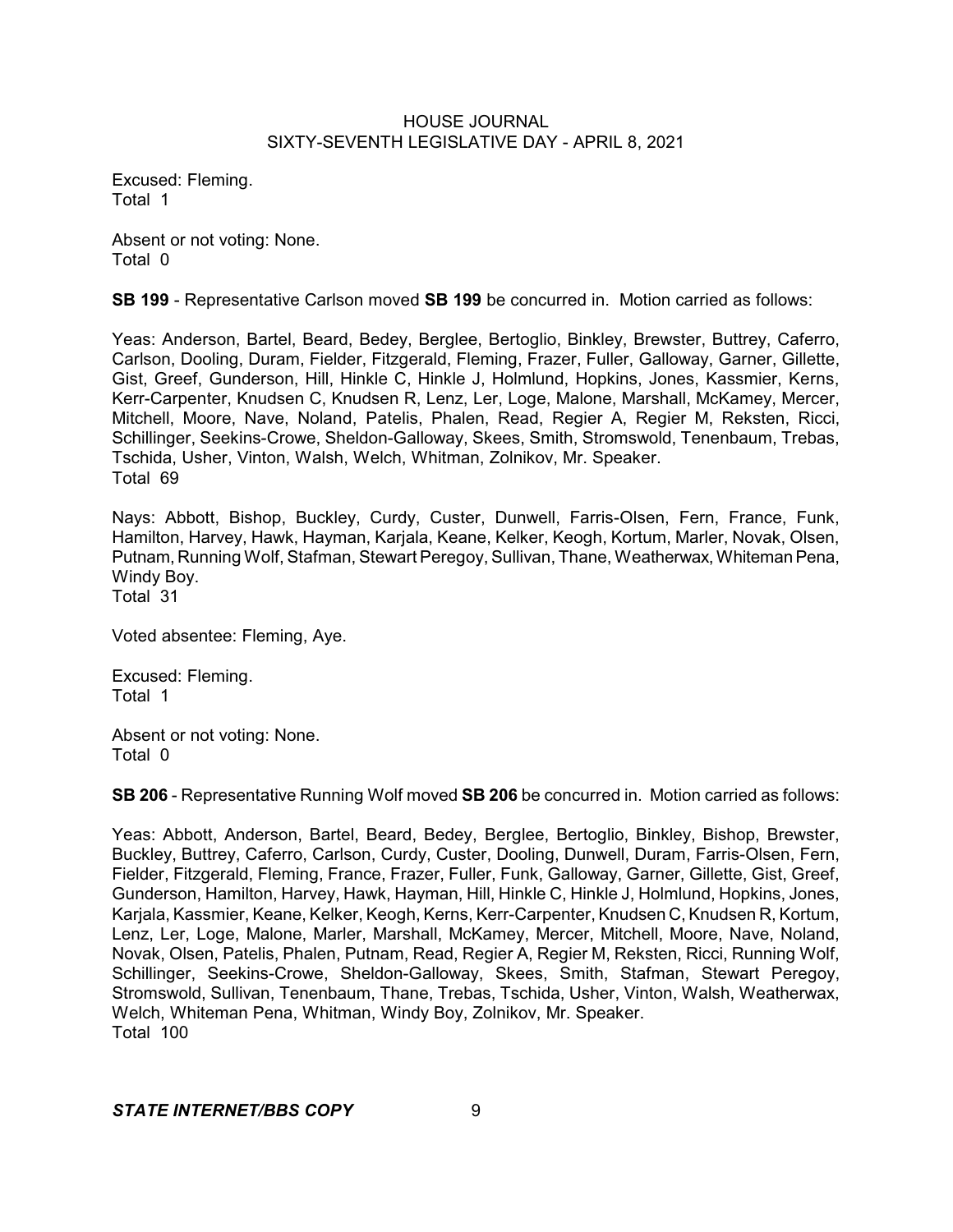Nays: None. Total 0

Voted absentee: Fleming, Aye.

Excused: Fleming. Total 1

Absent or not voting: None. Total 0

**SB 238** - Representative Dooling moved **SB 238** be concurred in. Motion carried as follows:

Yeas: Abbott, Anderson, Bartel, Beard, Bedey, Berglee, Bertoglio, Binkley, Bishop, Buckley, Buttrey, Caferro, Carlson, Curdy, Custer, Dooling, Dunwell, Duram, Farris-Olsen, Fern, Fielder, Fitzgerald, Fleming, France, Frazer, Fuller, Funk, Galloway, Garner, Gillette, Gist, Greef, Gunderson, Hamilton, Harvey, Hawk, Hayman, Hill, Hinkle C, Hinkle J, Holmlund, Hopkins, Jones, Karjala, Kassmier, Keane, Kelker, Keogh, Kerns, Kerr-Carpenter, Knudsen C, Knudsen R, Kortum, Ler, Loge, Malone, Marler, Marshall, McKamey, Mitchell, Nave, Noland, Novak, Olsen, Patelis, Phalen, Putnam, Read, Regier A, Reksten, Ricci, Running Wolf, Schillinger, Seekins-Crowe, Sheldon-Galloway, Skees, Smith, Stafman, Stewart Peregoy, Stromswold, Sullivan, Tenenbaum, Thane, Trebas, Tschida, Usher, Vinton, Walsh, Weatherwax, Welch, Whiteman Pena, Whitman, Windy Boy, Zolnikov, Mr. Speaker. Total 95

Nays: Brewster, Lenz, Mercer, Moore, Regier M. Total 5

Voted absentee: Fleming, Aye.

Excused: Fleming. Total 1

Absent or not voting: None. Total 0

**SB 287** - Representative Dooling moved **SB 287** be concurred in. Motion carried as follows:

Yeas: Abbott, Anderson, Bartel, Bedey, Berglee, Bertoglio, Binkley, Bishop, Brewster, Buckley, Buttrey, Caferro, Carlson, Curdy, Custer, Dooling, Dunwell, Duram, Farris-Olsen, Fern, Fielder, Fitzgerald, Fleming, France, Frazer, Funk, Galloway, Garner, Gillette, Gist, Greef, Gunderson, Hamilton, Harvey, Hawk, Hayman, Hill, Hinkle C, Hinkle J, Holmlund, Hopkins, Jones, Karjala, Kassmier, Keane, Kelker, Keogh, Kerns, Kerr-Carpenter, Knudsen C, Knudsen R, Kortum, Lenz, Ler, Loge, Malone, Marler, McKamey, Mercer, Mitchell, Moore, Nave, Noland, Novak, Olsen, Phalen, Putnam, Read, Regier A, Regier M, Reksten, Ricci, Running Wolf, Schillinger,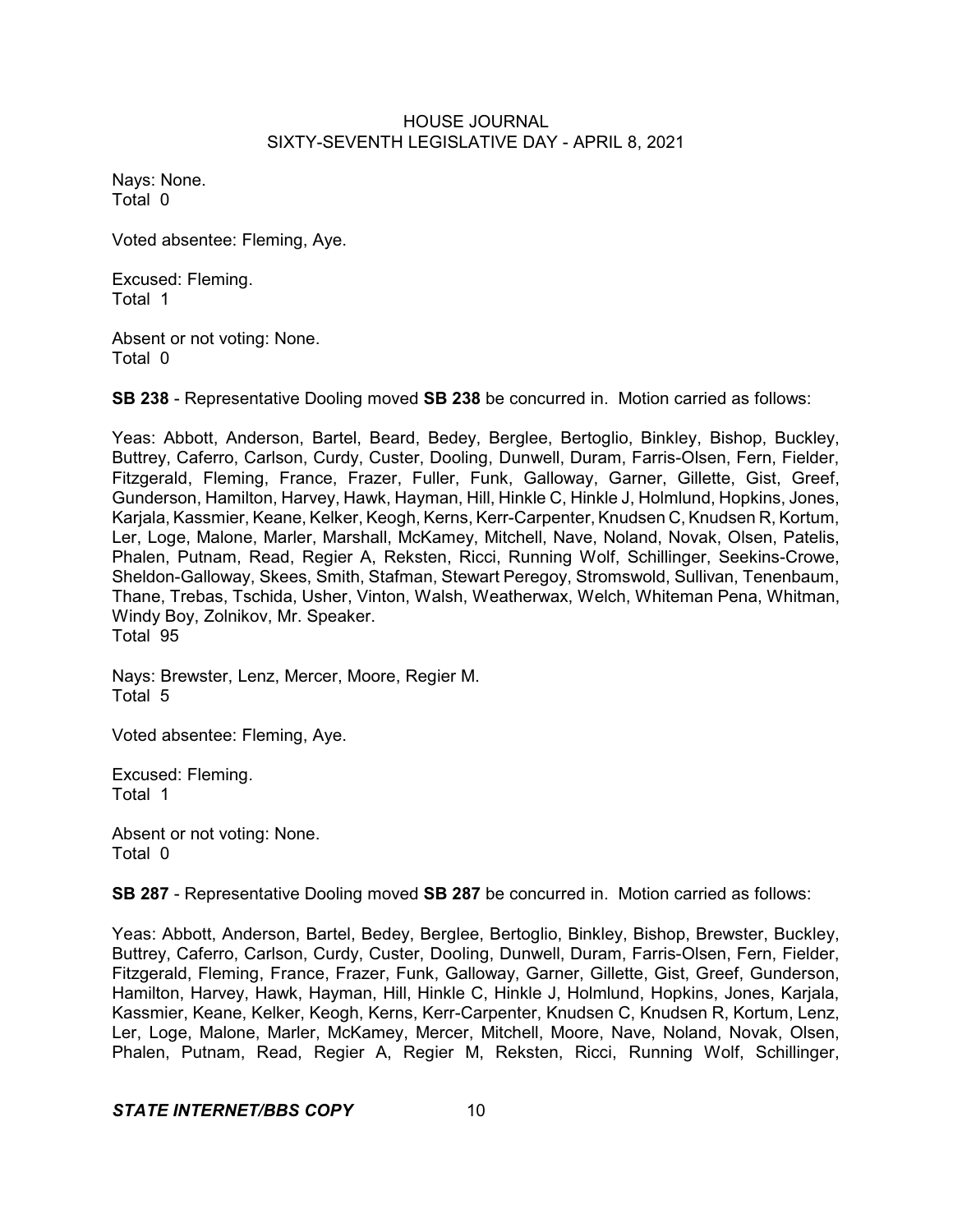Seekins-Crowe, Sheldon-Galloway, Skees, Smith, Stafman, Stewart Peregoy, Stromswold, Sullivan, Tenenbaum, Thane, Usher, Vinton, Walsh, Weatherwax, Welch, Whiteman Pena, Whitman, Windy Boy, Zolnikov, Mr. Speaker. Total 94

Nays: Beard, Fuller, Marshall, Patelis, Trebas, Tschida. Total 6

Voted absentee: Fleming, Aye.

Excused: Fleming. Total 1

Absent or not voting: None. Total 0

**SB 367** - Representative Buttrey moved **SB 367** be concurred in. Motion carried as follows:

Yeas: Anderson, Bartel, Beard, Bedey, Bertoglio, Binkley, Brewster, Buckley, Buttrey, Carlson, Curdy, Custer, Dooling, Duram, Fern, Fielder, Fitzgerald, Fleming, Frazer, Galloway, Garner, Gillette, Gist, Greef, Gunderson, Hamilton, Hinkle C, Hinkle J, Holmlund, Hopkins, Jones, Karjala, Kassmier, Kelker, Kerns, Kerr-Carpenter, Knudsen C, Knudsen R, Kortum, Lenz, Ler, Loge, Malone, Marler, Marshall, McKamey, Mercer, Mitchell, Moore, Nave, Noland, Patelis, Phalen, Putnam, Read, Regier A, Regier M, Reksten, Ricci, Running Wolf, Schillinger, Seekins-Crowe, Sheldon-Galloway, Skees, Smith, Stewart Peregoy, Stromswold, Sullivan, Thane, Trebas, Tschida, Usher, Vinton, Walsh, Weatherwax, Welch, Whiteman Pena, Whitman, Windy Boy, Zolnikov, Mr. Speaker.

Total 81

Nays: Abbott, Berglee, Bishop, Caferro, Dunwell, Farris-Olsen, France, Fuller, Funk, Harvey, Hawk, Hayman, Hill, Keane, Keogh, Novak, Olsen, Stafman, Tenenbaum. Total 19

Voted absentee: Fleming, Aye.

Excused: Fleming. Total 1

Absent or not voting: None. Total 0

Majority Leader Vinton moved the Committee rise and report. Motion carried. Committee arose. House resumed. Mr. Speaker presiding. Chair J. Hinkle moved the Committee of the Whole report be adopted. Report adopted as follows:

Yeas: Abbott, Anderson, Bartel, Beard, Bedey, Berglee, Bertoglio, Binkley, Bishop, Brewster,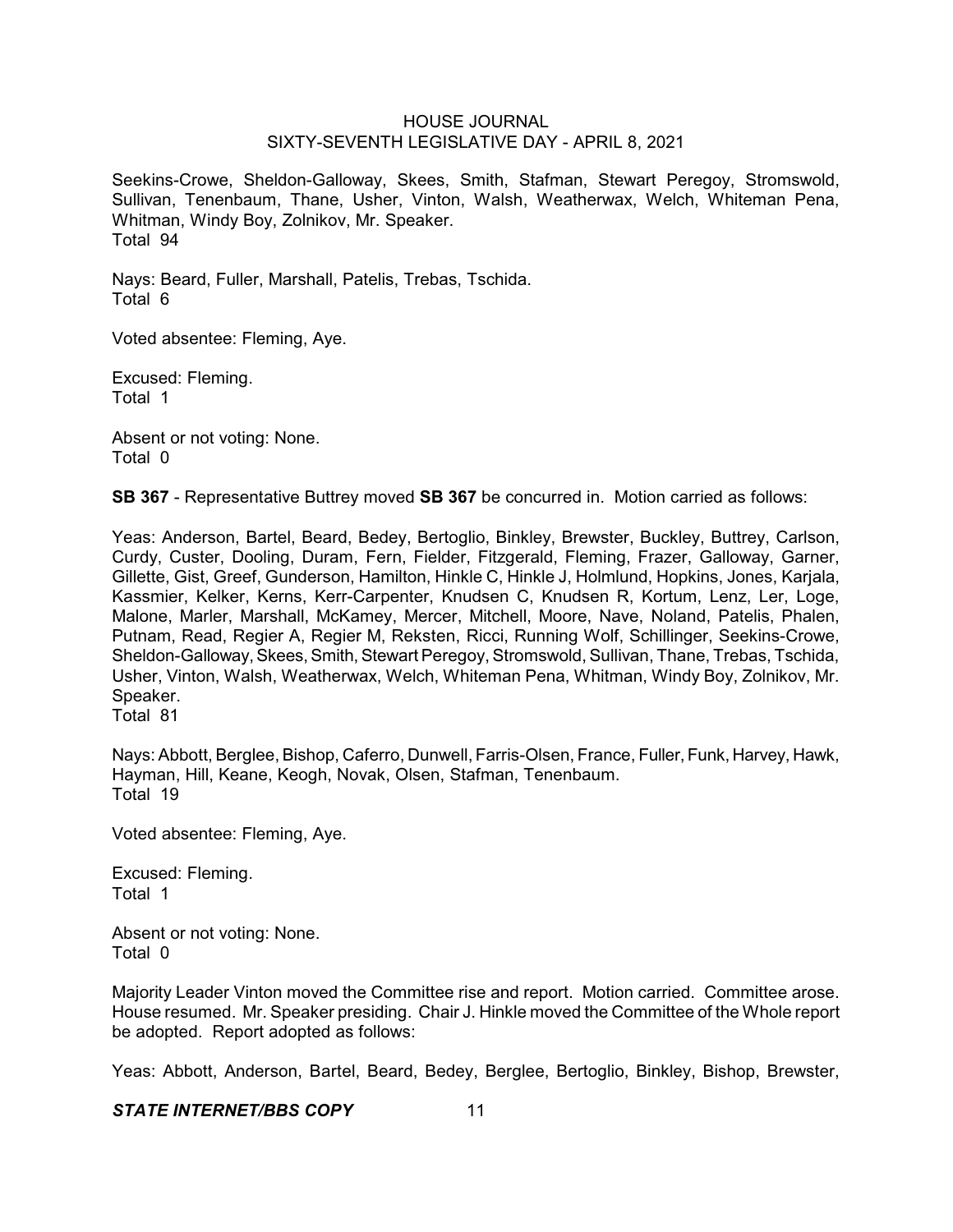Buckley, Buttrey, Caferro, Carlson, Curdy, Custer, Dooling, Dunwell, Duram, Farris-Olsen, Fern, Fielder, Fitzgerald, France, Frazer, Fuller, Funk, Galloway, Garner, Gillette, Gist, Greef, Gunderson, Hamilton, Harvey, Hawk, Hayman, Hill, Holmlund, Hopkins, Jones, Kassmier, Keane, Kelker, Keogh, Kerns, Kerr-Carpenter, Knudsen C, Knudsen R, Kortum, Lenz, Ler, Loge, Malone, Marler, Marshall, McKamey, Mercer, Mitchell, Moore, Nave, Noland, Novak, Patelis, Phalen, Putnam, Read, Regier A, Regier M, Reksten, Ricci, Running Wolf, Schillinger, Seekins-Crowe, Sheldon-Galloway, Skees, Smith, Stafman, Stewart Peregoy, Stromswold, Sullivan, Tenenbaum, Thane, Trebas, Tschida, Usher, Vinton, Walsh, Weatherwax, Welch, Whiteman Pena, Whitman, Windy Boy, Zolnikov, Mr. Speaker. Total 95

Nays: Hinkle C, Hinkle J, Karjala, Olsen. Total 4

Voted absentee: None.

Excused: Fleming. Total 1

Absent or not voting: None. Total 0

# **THIRD READING OF BILLS**

The following bills having been read three several times, title and history agreed to, were disposed of in the following manner:

**HB 701** passed as follows:

Yeas: Anderson, Bartel, Beard, Bedey, Berglee, Bertoglio, Binkley, Brewster, Buttrey, Carlson, Custer, Dooling, Fielder, Fitzgerald, Frazer, Fuller, Galloway, Garner, Gillette, Gist, Greef, Gunderson, Hill, Hinkle J, Holmlund, Hopkins, Jones, Kassmier, Kelker, Kerns, Knudsen C, Knudsen R, Lenz, Ler, Loge, Malone, Marshall, McKamey, Mitchell, Nave, Noland, Patelis, Phalen, Putnam, Read, Reksten, Ricci, Running Wolf, Schillinger, Seekins-Crowe, Sheldon-Galloway, Skees, Stewart Peregoy, Stromswold, Trebas, Tschida, Vinton, Walsh, Weatherwax, Welch, Whiteman Pena, Whitman, Windy Boy, Zolnikov, Mr. Speaker. Total 65

Nays: Abbott, Bishop, Buckley, Caferro, Curdy, Dunwell, Duram, Farris-Olsen, Fern, France, Funk, Hamilton, Harvey, Hawk, Hayman, Hinkle C, Karjala, Keane, Keogh, Kerr-Carpenter, Kortum, Marler, Mercer, Moore, Novak, Olsen, Regier A, Regier M, Smith, Stafman, Sullivan, Tenenbaum, Thane.

Total 33

Voted absentee: None.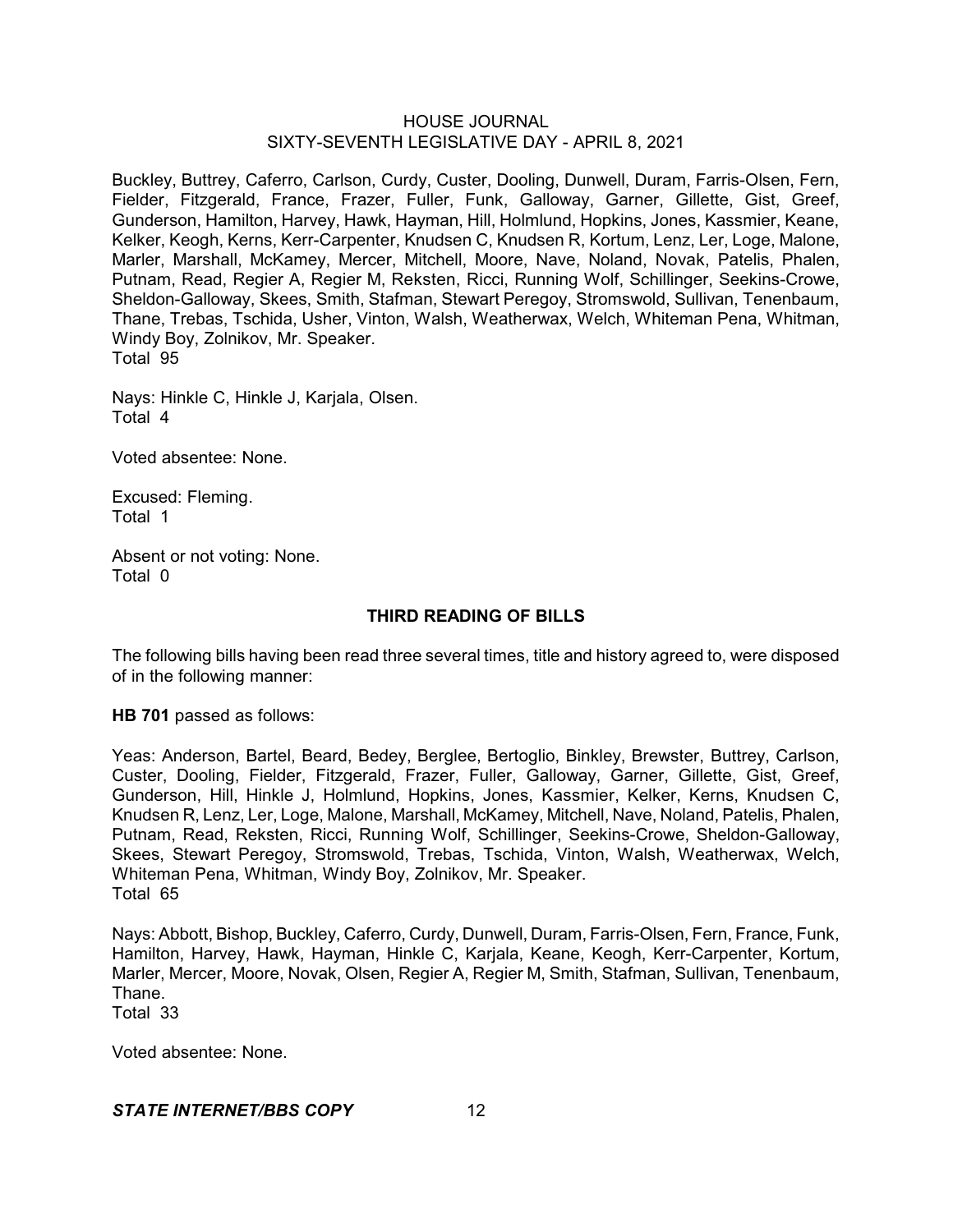Excused: Fleming. Total 1

Absent or not voting: Usher. Total 1

**HB 670** passed as follows:

Yeas: Anderson, Bartel, Beard, Bedey, Berglee, Bertoglio, Binkley, Brewster, Buttrey, Carlson, Custer, Dooling, Duram, Fielder, Fitzgerald, Frazer, Fuller, Galloway, Garner, Gillette, Gist, Greef, Gunderson, Hill, Hinkle C, Hinkle J, Holmlund, Hopkins, Jones, Kassmier, Kerns, Knudsen C, Knudsen R, Lenz, Ler, Loge, Malone, Marshall, McKamey, Mercer, Mitchell, Moore, Nave, Noland, Patelis, Phalen, Putnam, Read, Regier A, Regier M, Reksten, Ricci, Schillinger, Seekins-Crowe, Sheldon-Galloway, Skees, Stromswold, Trebas, Tschida, Usher, Vinton, Walsh, Welch, Whitman, Zolnikov, Mr. Speaker. Total 66

Nays: Abbott, Bishop, Buckley, Caferro, Curdy, Dunwell, Farris-Olsen, Fern, France, Funk, Hamilton, Harvey, Hawk, Hayman, Karjala, Keane, Kelker, Keogh, Kerr-Carpenter, Kortum, Marler, Novak, Olsen, Running Wolf, Smith, Stafman, Stewart Peregoy, Sullivan, Tenenbaum, Thane, Weatherwax, Whiteman Pena, Windy Boy. Total 33

Voted absentee: None.

Excused: Fleming. Total 1

Absent or not voting: None. Total 0

**HB 707** passed as follows:

Yeas: Anderson, Bartel, Beard, Bedey, Berglee, Bertoglio, Binkley, Brewster, Buttrey, Carlson, Custer, Dooling, Duram, Fielder, Fitzgerald, Frazer, Fuller, Galloway, Garner, Gillette, Gist, Greef, Gunderson, Hill, Hinkle C, Hinkle J, Holmlund, Hopkins, Jones, Kassmier, Kerns, Knudsen C, Knudsen R, Lenz, Ler, Loge, Malone, Marshall, McKamey, Mercer, Mitchell, Moore, Nave, Noland, Patelis, Phalen, Putnam, Read, Regier A, Regier M, Reksten, Ricci, Schillinger, Seekins-Crowe, Sheldon-Galloway, Skees, Stromswold, Trebas, Tschida, Usher, Vinton, Walsh, Welch, Whitman, Zolnikov, Mr. Speaker. Total 66

Nays: Abbott, Bishop, Buckley, Caferro, Curdy, Dunwell, Farris-Olsen, Fern, France, Funk, Hamilton, Harvey, Hawk, Hayman, Karjala, Keane, Kelker, Keogh, Kerr-Carpenter, Kortum, Marler,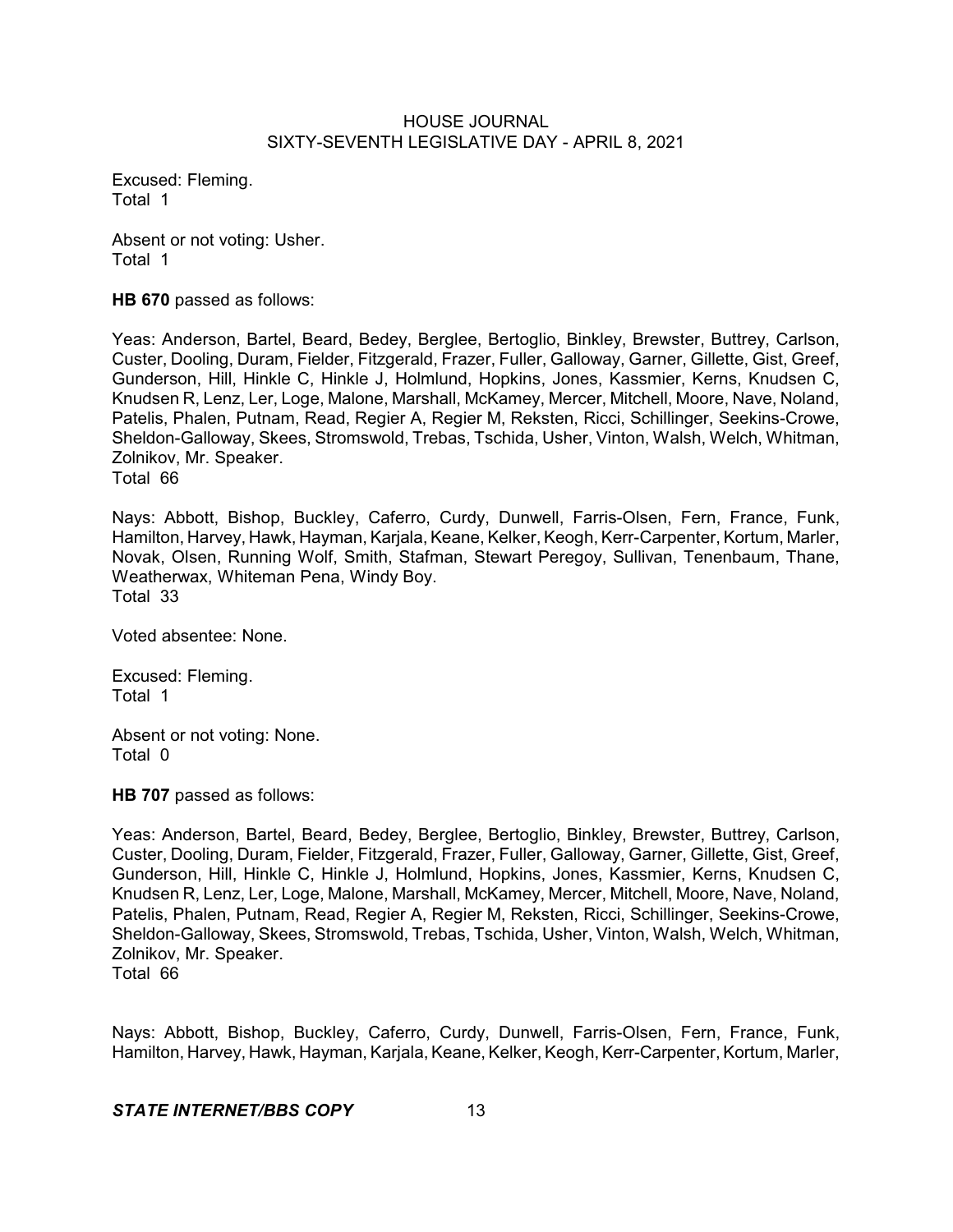Novak, Olsen, Running Wolf, Smith, Stafman, Stewart Peregoy, Sullivan, Tenenbaum, Thane, Weatherwax, Whiteman Pena, Windy Boy. Total 33

Voted absentee: None.

Excused: Fleming. Total 1

Absent or not voting: None. Total 0

**HB 279** passed as follows:

Yeas: Anderson, Bartel, Beard, Bedey, Berglee, Bertoglio, Binkley, Buttrey, Carlson, Dooling, Duram, Fielder, Frazer, Fuller, Galloway, Garner, Gillette, Gist, Greef, Gunderson, Hamilton, Hill, Hinkle C, Hinkle J, Holmlund, Hopkins, Jones, Kassmier, Kerns, Knudsen C, Knudsen R, Lenz, Ler, Loge, Malone, Marshall, McKamey, Mercer, Mitchell, Moore, Nave, Noland, Patelis, Phalen, Read, Regier A, Regier M, Reksten, Ricci, Schillinger, Seekins-Crowe, Sheldon-Galloway, Skees, Stromswold, Trebas, Tschida, Usher, Vinton, Walsh, Whitman, Zolnikov, Mr. Speaker. Total 62

Nays: Abbott, Bishop, Brewster, Buckley, Caferro, Curdy, Custer, Dunwell, Farris-Olsen, Fern, Fitzgerald, France, Funk, Harvey, Hawk, Hayman, Karjala, Keane, Kelker, Keogh, Kerr-Carpenter, Kortum, Marler, Novak, Olsen, Putnam, Running Wolf, Smith, Stafman, Stewart Peregoy, Sullivan, Tenenbaum, Thane, Weatherwax, Welch, Whiteman Pena, Windy Boy. Total 37

Voted absentee: None.

Excused: Fleming. Total 1

Absent or not voting: None. Total 0

**HB 606** passed as follows:

Yeas: Anderson, Bartel, Beard, Bedey, Berglee, Bertoglio, Binkley, Bishop, Brewster, Buckley, Buttrey, Carlson, Curdy, Custer, Dooling, Dunwell, Duram, Fern, Fielder, Frazer, Fuller, Galloway, Garner, Gillette, Gist, Greef, Gunderson, Hamilton, Hayman, Hill, Hinkle C, Hinkle J, Holmlund, Hopkins, Jones, Karjala, Kassmier, Kelker, Kerns, Kerr-Carpenter, Knudsen C, Knudsen R, Lenz, Ler, Loge, Malone, Marler, Marshall, McKamey, Mercer, Mitchell, Moore, Nave, Noland, Novak, Olsen, Patelis, Phalen, Putnam, Read, Regier A, Regier M, Reksten, Ricci, Running Wolf, Schillinger, Seekins-Crowe, Sheldon-Galloway, Skees, Stromswold, Trebas, Tschida, Usher,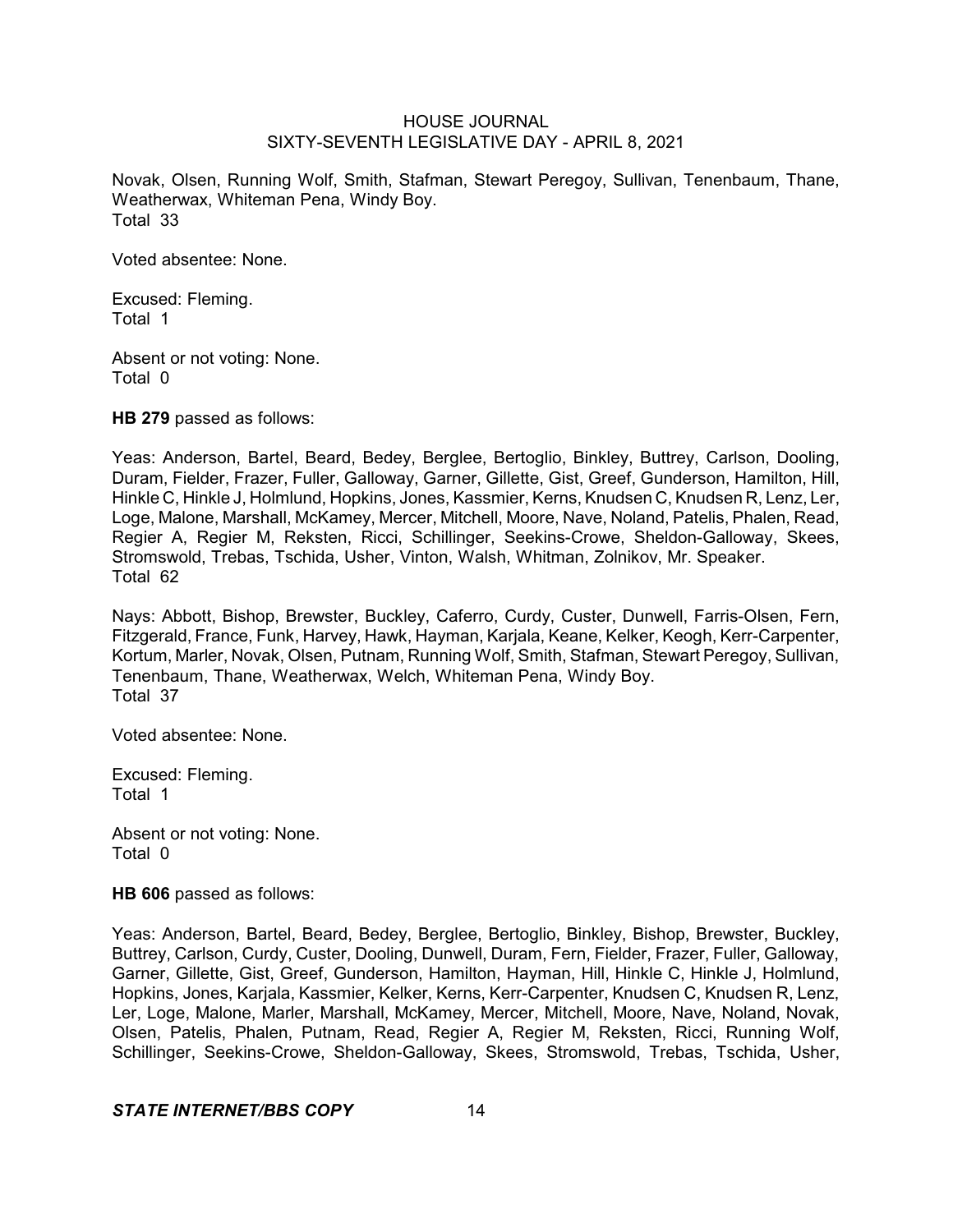Vinton, Walsh, Welch, Whitman, Zolnikov, Mr. Speaker. Total 79

Nays: Abbott, Caferro, Farris-Olsen, Fitzgerald, France, Funk, Harvey, Hawk, Keane, Keogh, Kortum, Smith, Stafman, Stewart Peregoy, Sullivan, Tenenbaum, Thane, Weatherwax, Whiteman Pena, Windy Boy. Total 20

Voted absentee: None.

Excused: Fleming. Total 1

Absent or not voting: None. Total 0

**HB 625** passed as follows:

Yeas: Anderson, Bartel, Beard, Bedey, Berglee, Bertoglio, Binkley, Brewster, Buckley, Buttrey, Carlson, Custer, Dooling, Duram, Fern, Fielder, Fitzgerald, Frazer, Fuller, Galloway, Garner, Gillette, Gist, Greef, Gunderson, Hayman, Hill, Hinkle C, Hinkle J, Holmlund, Hopkins, Jones, Kassmier, Kelker, Kerns, Kerr-Carpenter, Knudsen C, Knudsen R, Lenz, Ler, Loge, Malone, Marshall, McKamey, Mercer, Mitchell, Moore, Nave, Noland,Patelis,Phalen, Putnam, Read, Regier A, Regier M, Reksten, Ricci, Schillinger, Seekins-Crowe, Sheldon-Galloway, Skees, Smith, Stromswold, Tenenbaum, Thane, Trebas, Tschida, Usher, Vinton, Walsh, Welch, Whitman, Zolnikov, Mr. Speaker. Total 74

Nays: Abbott, Bishop, Caferro, Curdy, Dunwell, Farris-Olsen, France, Funk, Hamilton, Harvey, Hawk, Karjala, Keane, Keogh, Kortum, Marler, Novak, Olsen, Running Wolf, Stafman, Stewart Peregoy, Sullivan, Weatherwax, Whiteman Pena, Windy Boy. Total 25

Voted absentee: None.

Excused: Fleming. Total 1

Absent or not voting: None. Total 0

**HB 628** passed as follows:

Yeas: Abbott, Anderson, Bartel, Beard, Bedey, Berglee, Bertoglio, Binkley, Bishop, Brewster, Buckley, Buttrey, Caferro, Carlson, Curdy, Custer, Dooling, Dunwell, Duram, Farris-Olsen, Fern,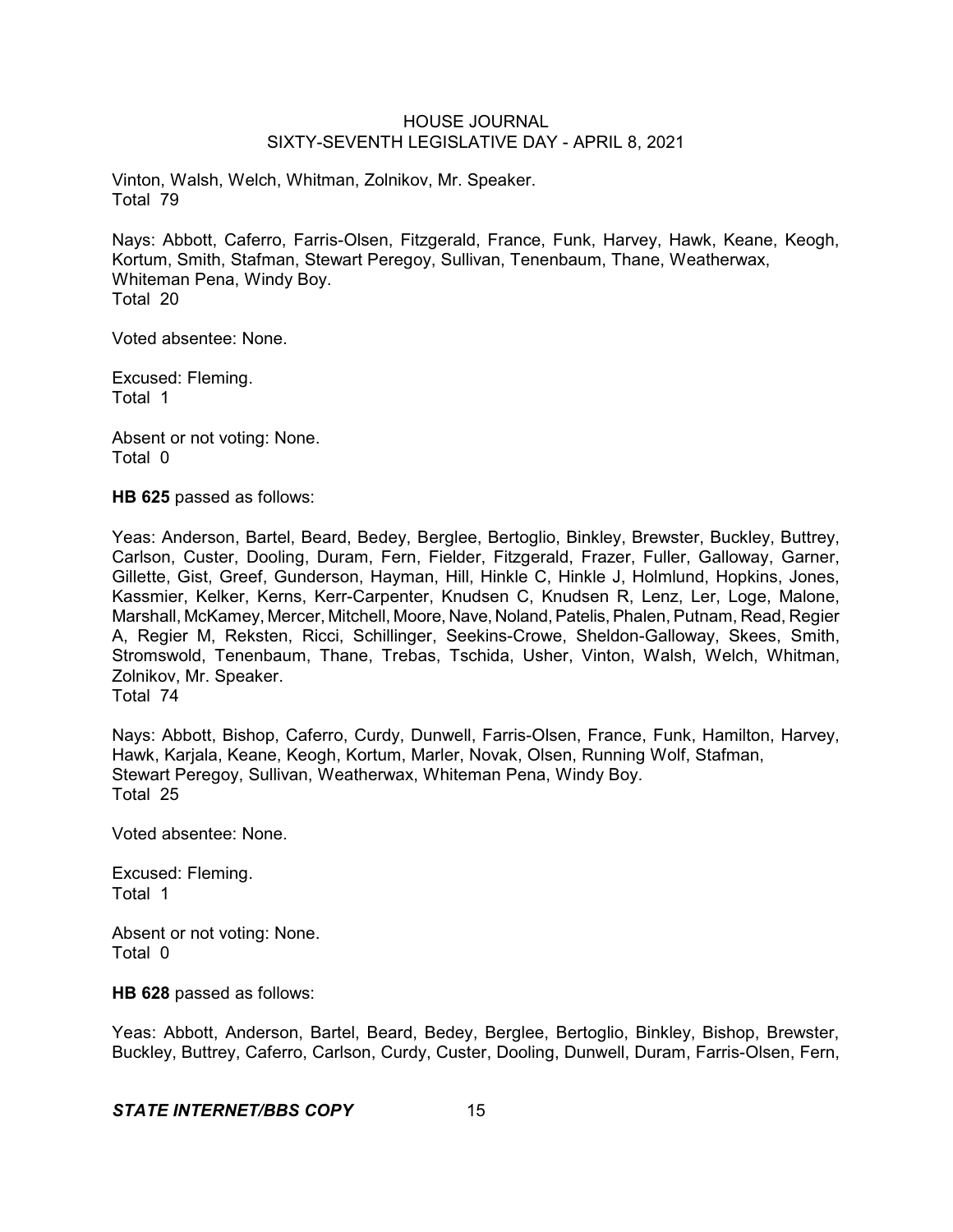Fielder, Fitzgerald, France, Frazer, Fuller, Funk, Galloway, Garner, Gillette, Gist, Greef, Gunderson, Harvey, Hawk, Hayman, Hill, Hinkle C, Hinkle J, Holmlund, Hopkins, Jones, Karjala, Kassmier, Keane, Kelker, Keogh, Kerns, Kerr-Carpenter, Knudsen C, Knudsen R, Kortum, Lenz, Ler, Loge, Malone, Marler, Marshall, McKamey, Mercer, Mitchell, Moore, Nave, Noland, Novak, Olsen, Patelis, Phalen, Putnam, Read, Regier A, Regier M, Reksten, Ricci, Running Wolf, Schillinger, Seekins-Crowe, Sheldon-Galloway, Skees, Smith, Stafman, Stewart Peregoy, Stromswold, Sullivan, Thane, Trebas, Tschida, Usher, Vinton, Walsh, Weatherwax, Welch, Whiteman Pena, Whitman, Windy Boy, Zolnikov, Mr. Speaker. Total 97

Nays: Hamilton, Tenenbaum. Total 2

Voted absentee: None.

Excused: Fleming. Total 1

Absent or not voting: None. Total 0

**HB 629** passed as follows:

Yeas: Abbott, Anderson, Bartel, Bedey, Bertoglio, Bishop, Brewster, Buckley, Buttrey, Caferro, Carlson, Curdy, Custer, Dooling, Duram, Farris-Olsen, Fern, Fitzgerald, France, Frazer, Fuller, Funk, Garner, Gist, Greef, Gunderson, Hamilton, Harvey, Hawk, Hayman, Holmlund, Hopkins, Jones, Karjala, Kassmier, Keane, Kelker, Keogh, Kerr-Carpenter, Knudsen C, Kortum, Lenz, Ler, Loge, Malone, Marler, McKamey, Mercer, Mitchell, Noland, Novak, Olsen, Patelis, Phalen, Putnam, Read, Reksten, Ricci, Running Wolf, Schillinger, Seekins-Crowe, Skees, Smith, Stafman, Stewart Peregoy, Stromswold, Sullivan, Tenenbaum, Thane, Trebas, Vinton, Walsh, Weatherwax, Welch, Whiteman Pena, Whitman, Windy Boy, Mr. Speaker. Total 78

Nays: Beard, Berglee, Binkley, Dunwell, Fielder, Galloway, Gillette, Hill, Hinkle C, Hinkle J, Kerns, Knudsen R, Marshall, Moore, Nave, Regier A, Regier M, Sheldon-Galloway, Tschida, Usher, Zolnikov. Total 21

Voted absentee: None.

Excused: Fleming. Total 1

Absent or not voting: None. Total 0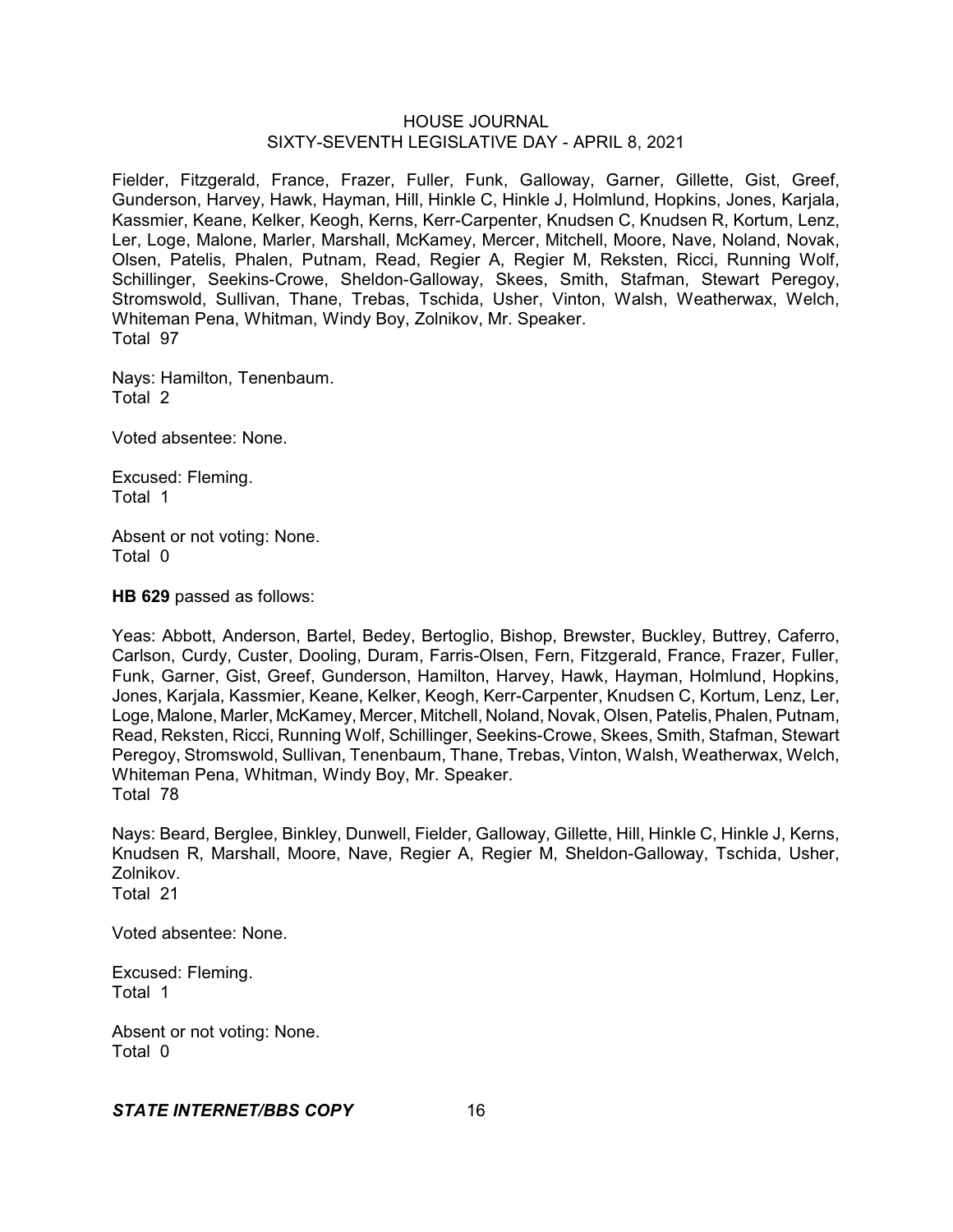**HB 644** passed as follows:

Yeas: Abbott, Anderson, Beard, Bedey, Berglee, Bertoglio, Bishop, Brewster, Buckley, Buttrey, Caferro, Curdy, Custer, Dooling, Dunwell, Duram, Farris-Olsen, Fern, France, Frazer, Funk, Garner, Gist, Greef, Gunderson, Hamilton, Harvey, Hawk, Hayman, Holmlund, Hopkins, Jones, Karjala, Kassmier, Keane, Kelker, Keogh, Kerr-Carpenter, Knudsen R, Kortum, Loge, Marler, McKamey, Novak, Olsen, Patelis, Putnam, Read, Reksten, Running Wolf, Smith, Stafman, Stewart Peregoy, Sullivan, Tenenbaum, Thane, Trebas, Walsh, Weatherwax, Welch, Whiteman Pena, Whitman, Windy Boy, Mr. Speaker. Total 64

Nays: Bartel, Binkley, Carlson, Fielder, Fitzgerald, Fuller, Galloway, Gillette, Hill, Hinkle C, Hinkle J, Kerns, Knudsen C, Lenz, Ler, Malone, Marshall, Mercer, Mitchell, Moore, Nave, Noland, Phalen, Regier A, Regier M, Ricci, Schillinger, Seekins-Crowe, Sheldon-Galloway, Skees, Stromswold, Tschida, Usher, Vinton, Zolnikov. Total 35

Voted absentee: None.

Excused: Fleming. Total 1

Absent or not voting: None. Total 0

**HB 648** passed as follows:

Yeas: Anderson, Bartel, Beard, Bedey, Berglee, Bertoglio, Binkley, Brewster, Buttrey, Carlson, Custer, Dooling, Duram, Fern, Fielder, Fitzgerald, Frazer, Fuller, Galloway, Garner, Gillette, Gist, Greef, Gunderson, Hill, Hinkle C, Hinkle J, Holmlund, Hopkins, Jones, Kassmier, Keane, Kerns, Knudsen C, Knudsen R, Lenz, Ler, Loge, Malone, Marshall, McKamey, Mercer, Mitchell, Moore, Nave, Noland, Novak, Patelis, Phalen, Putnam, Read, Regier A, Regier M, Reksten, Ricci, Schillinger, Seekins-Crowe, Sheldon-Galloway, Skees, Stromswold, Trebas, Tschida, Usher, Vinton, Walsh, Welch, Whitman, Zolnikov, Mr. Speaker. Total 69

Nays: Abbott, Bishop, Buckley, Caferro, Curdy, Dunwell, Farris-Olsen, France, Funk, Hamilton, Harvey, Hawk, Hayman, Karjala, Kelker, Keogh, Kerr-Carpenter, Kortum, Marler, Olsen, Running Wolf, Smith, Stafman, Stewart Peregoy, Sullivan, Tenenbaum, Thane, Weatherwax, Whiteman Pena, Windy Boy. Total 30

Voted absentee: None.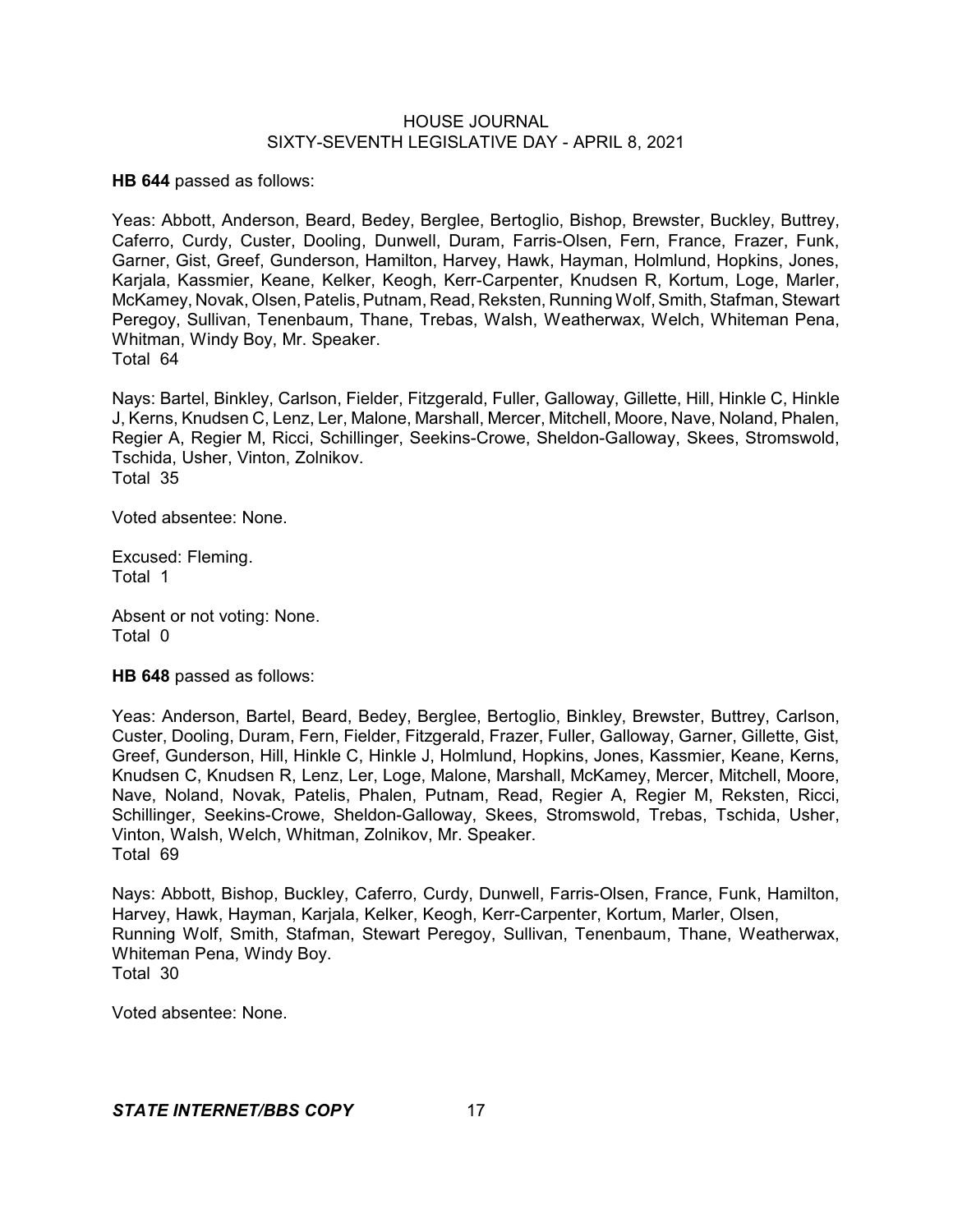Excused: Fleming. Total 1

Absent or not voting: None. Total 0

**HB 651** passed as follows:

Yeas: Anderson, Bartel, Beard, Bedey, Berglee, Bertoglio, Binkley, Brewster, Buttrey, Carlson, Custer, Dooling, Duram, Fielder, Fitzgerald, Frazer, Fuller, Galloway, Garner, Gillette, Gist, Greef, Gunderson, Hill, Hinkle C, Hinkle J, Holmlund, Hopkins, Jones, Kassmier, Kerns, Knudsen C, Knudsen R, Lenz, Ler, Loge, Malone, Marshall, McKamey, Mercer, Mitchell, Moore, Nave, Noland, Patelis, Phalen, Putnam, Read, Regier A, Regier M, Reksten, Ricci, Schillinger, Seekins-Crowe, Sheldon-Galloway, Skees, Stromswold, Trebas, Tschida, Usher, Vinton, Walsh, Welch, Whitman, Zolnikov, Mr. Speaker. Total 66

Nays: Abbott, Bishop, Buckley, Caferro, Curdy, Dunwell, Farris-Olsen, Fern, France, Funk, Hamilton, Harvey, Hawk, Hayman, Karjala, Keane, Kelker, Keogh, Kerr-Carpenter, Kortum, Marler, Novak, Olsen, Running Wolf, Smith, Stafman, Stewart Peregoy, Sullivan, Tenenbaum, Thane, Weatherwax, Whiteman Pena, Windy Boy. Total 33

Voted absentee: None.

Excused: Fleming. Total 1

Absent or not voting: None. Total 0

**HB 656** passed as follows:

Yeas: Anderson, Bartel, Beard, Bedey, Berglee, Bertoglio, Binkley, Brewster, Buckley, Buttrey, Carlson, Curdy, Custer, Dooling, Dunwell, Duram, Fern, Fielder, Fitzgerald, Frazer, Fuller, Funk, Galloway, Garner, Gillette, Gist, Greef, Gunderson, Hill, Hinkle C, Hinkle J, Holmlund, Hopkins, Jones, Kassmier, Kerns, Kerr-Carpenter, Knudsen C, Knudsen R, Lenz, Ler, Loge, Malone, Marshall, McKamey, Mitchell, Moore, Nave, Noland, Patelis, Phalen, Putnam, Read, Regier A, Regier M, Reksten, Ricci, Running Wolf, Schillinger, Seekins-Crowe, Sheldon-Galloway, Skees, Stromswold, Trebas, Tschida, Usher, Vinton, Walsh, Welch, Whitman, Zolnikov, Mr. Speaker. Total 72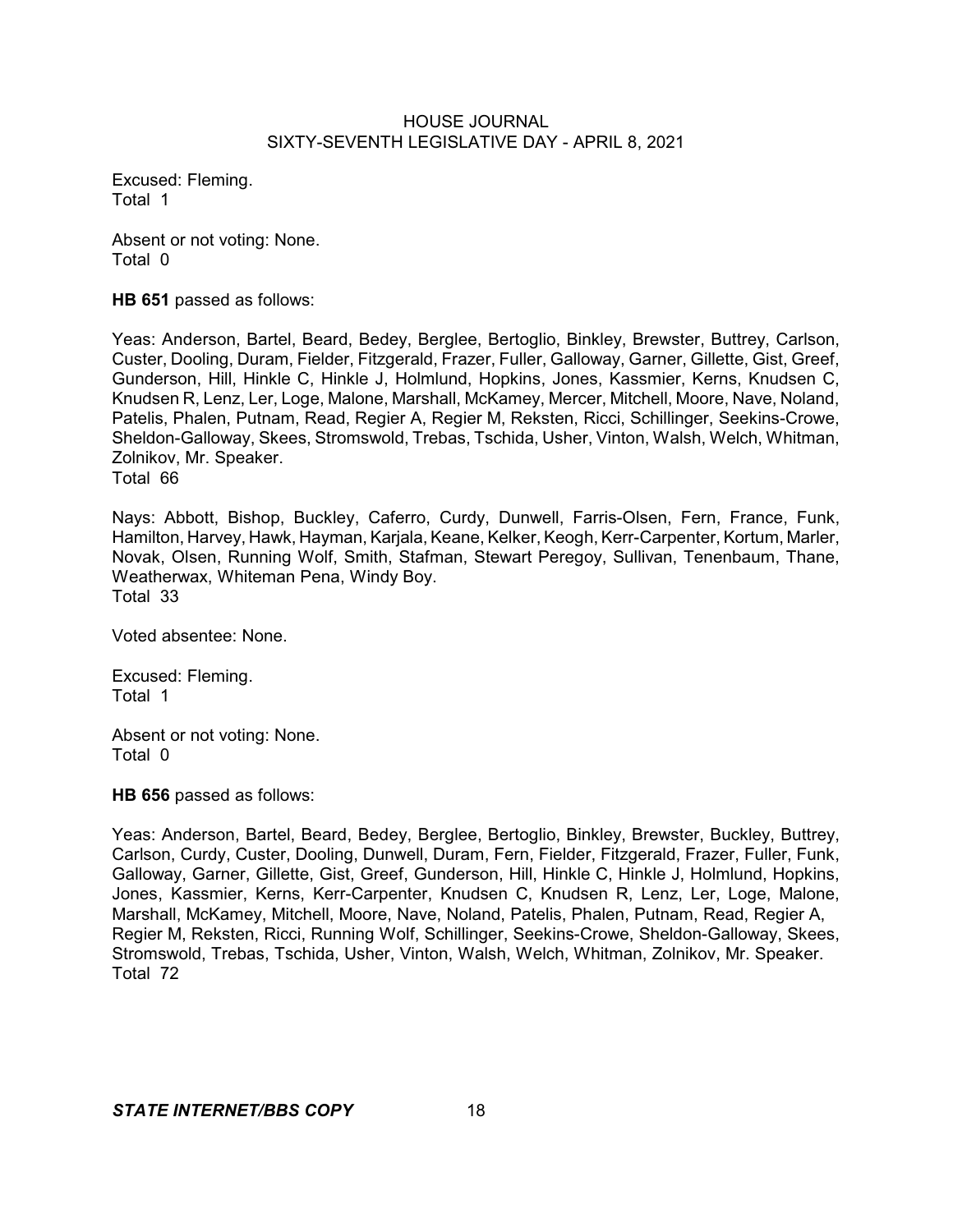Nays: Abbott, Bishop, Caferro, Farris-Olsen, Hamilton, Harvey, Hawk, Hayman, Karjala, Keane, Kelker, Keogh, Kortum, Marler, Mercer, Novak, Smith, Stafman, Stewart Peregoy, Sullivan, Tenenbaum, Thane, Weatherwax, Whiteman Pena, Windy Boy. Total 25

Voted absentee: None.

Excused: Fleming. Total 1

Absent or not voting: France, Olsen. Total 2

**HB 658** passed as follows:

Yeas: Anderson, Bartel, Beard, Bedey, Berglee, Bertoglio, Binkley, Brewster, Buckley, Buttrey, Carlson, Curdy, Custer, Dooling, Duram, Fern, Fielder, Fitzgerald, France, Frazer, Fuller, Funk, Galloway, Garner, Gillette, Gist, Greef, Gunderson, Harvey, Hawk, Hill, Hinkle C, Hinkle J, Holmlund, Hopkins, Jones, Kassmier, Keane, Kelker, Kerns, Kerr-Carpenter,Knudsen C, Knudsen R, Lenz, Ler, Loge, Malone, Marshall, McKamey, Mercer, Mitchell, Moore, Nave, Noland, Novak, Patelis, Phalen, Putnam, Read, Regier A, Regier M, Reksten, Ricci, Running Wolf, Schillinger, Sheldon-Galloway, Skees, Smith, Stromswold, Trebas, Tschida, Usher, Vinton, Walsh, Welch, Whitman, Zolnikov, Mr. Speaker. Total 78

Nays: Abbott, Bishop, Caferro, Dunwell, Farris-Olsen, Hamilton, Hayman, Karjala, Keogh, Kortum, Marler, Olsen, Seekins-Crowe, Stafman, Stewart Peregoy, Sullivan, Tenenbaum, Thane, Weatherwax, Whiteman Pena, Windy Boy. Total 21

Voted absentee: None.

Excused: Fleming. Total 1

Absent or not voting: None. Total 0

**HB 671** passed as follows:

Yeas: Abbott, Anderson, Bartel, Beard, Bedey, Berglee, Bertoglio, Binkley, Bishop, Brewster, Buckley, Buttrey, Caferro, Carlson, Curdy, Custer, Dooling, Dunwell, Duram, Farris-Olsen, Fern, Fielder, Fitzgerald, France, Frazer, Fuller, Funk, Galloway, Garner, Gillette, Gist, Greef, Gunderson, Hamilton, Harvey, Hawk, Hayman, Hill, Hinkle C, Hinkle J, Holmlund, Hopkins, Jones, Karjala, Kassmier, Keane, Kelker, Keogh, Kerns, Kerr-Carpenter, Knudsen C, Knudsen R, Kortum,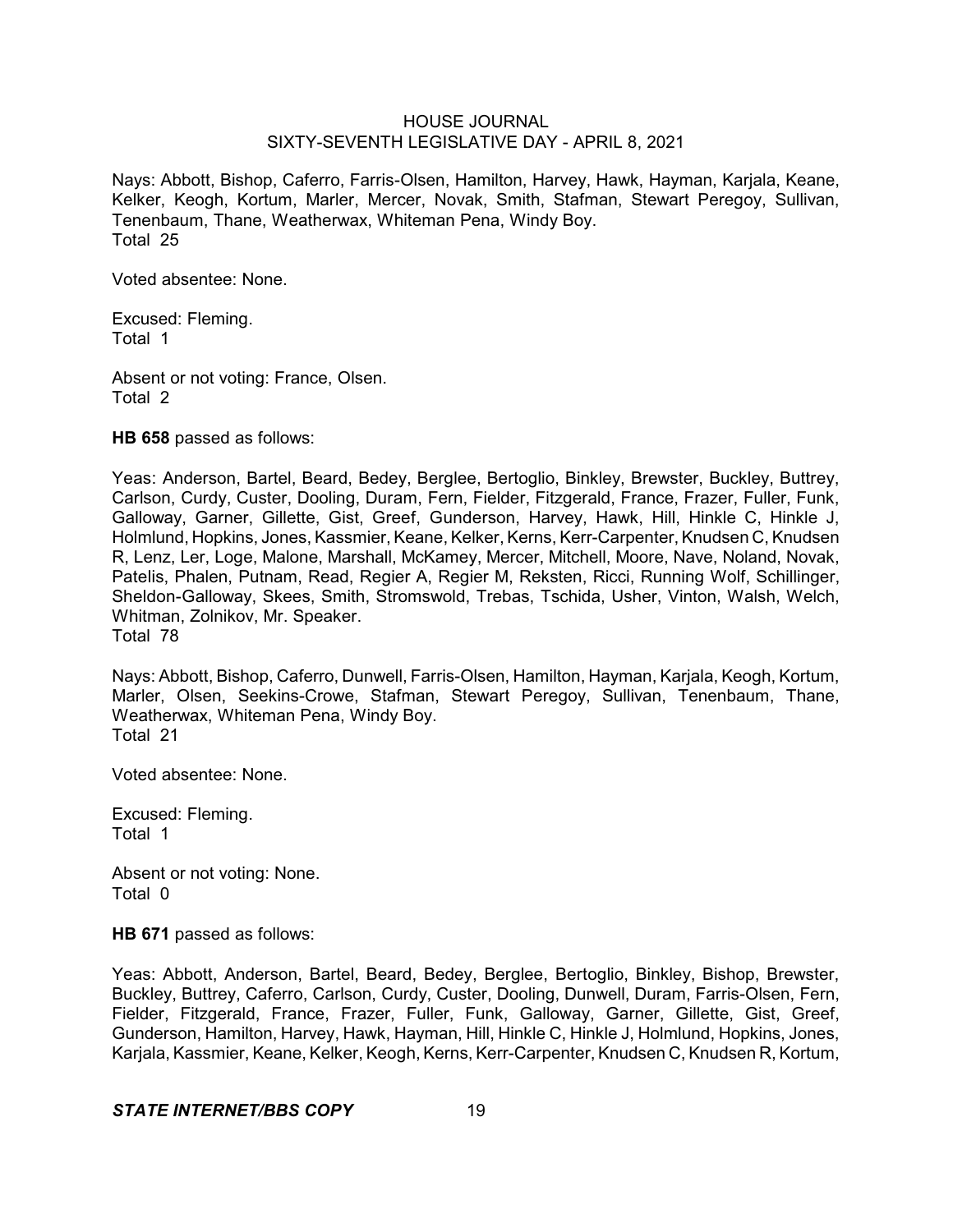Lenz, Ler, Loge, Malone, Marler, Marshall, McKamey, Mercer, Mitchell, Moore, Nave, Noland, Novak, Olsen, Patelis, Phalen, Putnam, Read, Regier A, Regier M, Reksten, Ricci, Running Wolf, Schillinger, Seekins-Crowe, Sheldon-Galloway, Skees, Smith, Stafman, Stewart Peregoy, Stromswold, Sullivan, Tenenbaum, Thane, Trebas, Tschida, Usher, Vinton, Walsh, Weatherwax, Welch, Whiteman Pena, Whitman, Windy Boy, Zolnikov, Mr. Speaker. Total 99

Nays: None. Total 0

Voted absentee: None.

Excused: Fleming. Total 1

Absent or not voting: None. Total 0

**HB 678** passed as follows:

Yeas: Abbott, Anderson, Bartel, Beard, Bedey, Berglee, Bertoglio, Binkley, Bishop, Brewster, Buckley, Buttrey, Caferro, Carlson, Curdy, Custer, Dooling, Dunwell, Duram, Farris-Olsen, Fern, Fielder, Fitzgerald, France, Frazer, Fuller, Funk, Galloway, Garner, Gillette, Gist, Greef, Gunderson, Hamilton, Harvey, Hawk, Hayman, Hill, Hinkle C, Hinkle J, Holmlund, Hopkins, Jones, Karjala, Kassmier, Keane, Kelker, Keogh, Kerns, Kerr-Carpenter, Knudsen C, Knudsen R, Kortum, Lenz, Ler, Loge, Malone, Marler, Marshall, McKamey, Mercer, Mitchell, Moore, Nave, Noland, Novak, Olsen, Patelis, Phalen, Putnam, Read, Regier A, Regier M, Reksten, Ricci, Running Wolf, Schillinger, Seekins-Crowe, Sheldon-Galloway, Skees, Smith, Stafman, Stewart Peregoy, Stromswold, Sullivan, Tenenbaum, Thane, Trebas, Tschida, Usher, Vinton, Walsh, Weatherwax, Welch, Whiteman Pena, Whitman, Windy Boy, Zolnikov, Mr. Speaker. Total 99

Nays: None. Total 0

Voted absentee: None.

Excused: Fleming. Total 1

Absent or not voting: None. Total 0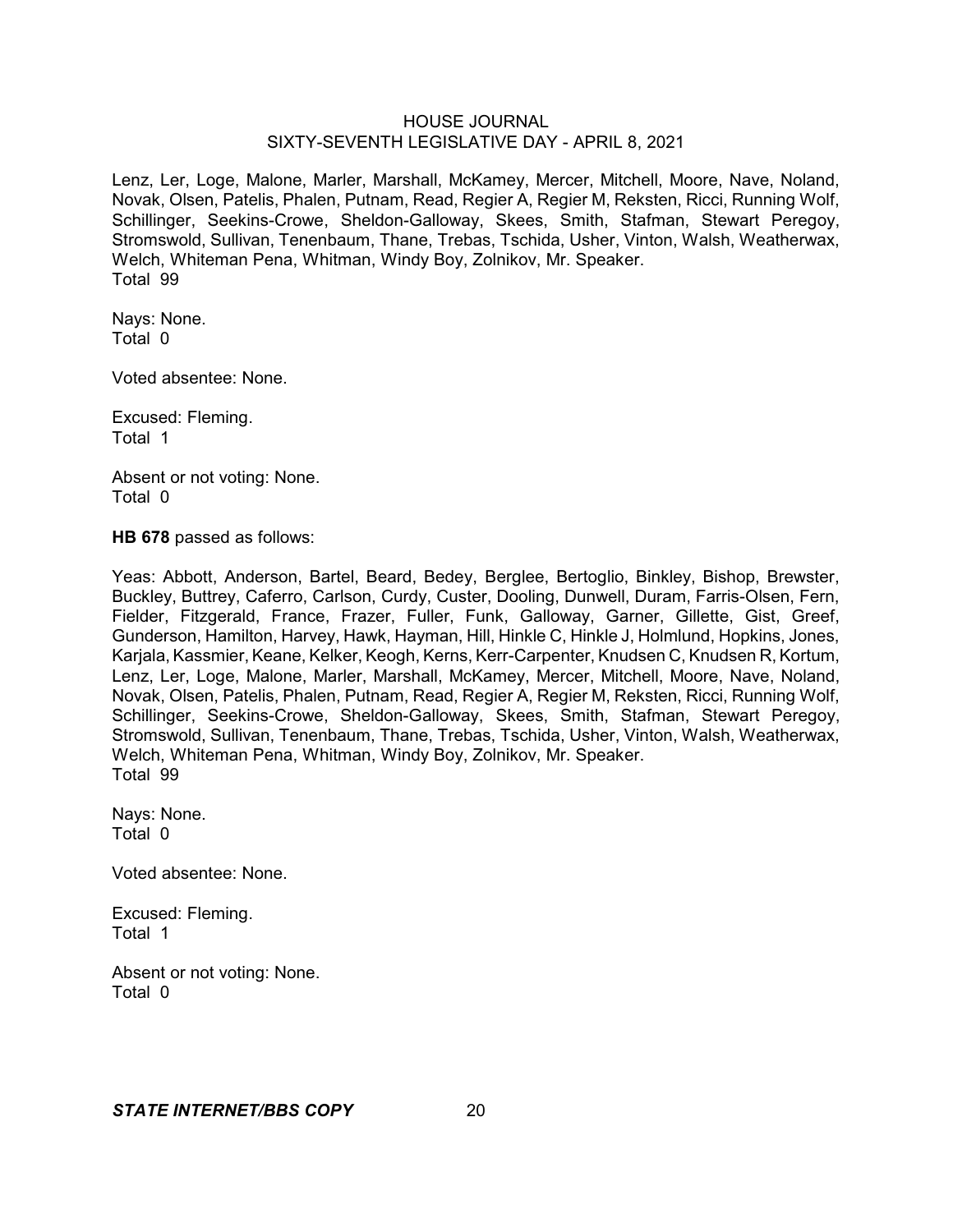**HB 686** passed as follows:

Yeas: Anderson, Bartel, Beard, Bedey, Berglee, Bertoglio, Binkley, Brewster, Buckley, Buttrey, Carlson, Curdy, Custer, Dooling, Duram, Fern, Fielder, Fitzgerald, Frazer, Fuller, Galloway, Garner, Gillette, Gist, Greef, Gunderson, Hawk, Hill, Hinkle C, Hinkle J, Holmlund, Hopkins, Jones, Kassmier, Kerns, Kerr-Carpenter, Knudsen C, Knudsen R, Lenz, Ler, Loge, Malone, Marshall, McKamey, Mercer, Mitchell, Moore, Nave, Noland, Novak, Patelis, Phalen, Putnam, Read, Regier A, Regier M, Reksten, Ricci, Schillinger, Seekins-Crowe, Sheldon-Galloway, Skees, Stromswold, Trebas, Tschida, Usher, Vinton, Walsh, Welch, Whitman, Zolnikov, Mr. Speaker. Total 72

Nays: Abbott, Bishop, Caferro, Dunwell, Farris-Olsen, France, Funk, Hamilton, Harvey, Hayman, Karjala, Keane, Kelker, Keogh, Kortum, Marler, Olsen, Running Wolf, Smith, Stafman, Stewart Peregoy, Sullivan, Tenenbaum, Thane, Weatherwax, Whiteman Pena, Windy Boy. Total 27

Voted absentee: None.

Excused: Fleming. Total 1

Absent or not voting: None. Total 0

**HB 689** passed as follows:

Yeas: Anderson, Bartel, Beard, Bedey, Berglee, Bertoglio, Binkley, Brewster, Buttrey, Carlson, Custer, Dooling, Duram, Fielder, Fitzgerald, Frazer, Fuller, Galloway, Garner, Gillette, Gist, Greef, Gunderson, Hill, Hinkle C, Hinkle J, Holmlund, Hopkins, Jones, Kassmier, Kerns, Knudsen C, Knudsen R, Lenz, Ler, Loge, Malone, Marshall, McKamey, Mercer, Mitchell, Moore, Nave, Noland, Patelis, Phalen, Read, Regier A, Regier M, Reksten, Ricci, Schillinger, Seekins-Crowe, Sheldon-Galloway, Skees, Stromswold, Trebas, Tschida, Usher, Vinton, Walsh, Welch, Whitman, Zolnikov, Mr. Speaker.

Total 65

Nays: Abbott, Bishop, Buckley, Caferro, Curdy, Dunwell, Farris-Olsen, Fern, France, Funk, Hamilton, Harvey, Hawk, Hayman, Karjala, Keane, Kelker, Keogh, Kerr-Carpenter, Kortum, Marler, Novak, Olsen, Putnam, Running Wolf, Smith, Stafman, Stewart Peregoy, Sullivan, Tenenbaum, Thane, Weatherwax, Whiteman Pena, Windy Boy. Total 34

Voted absentee: None.

Excused: Fleming. Total 1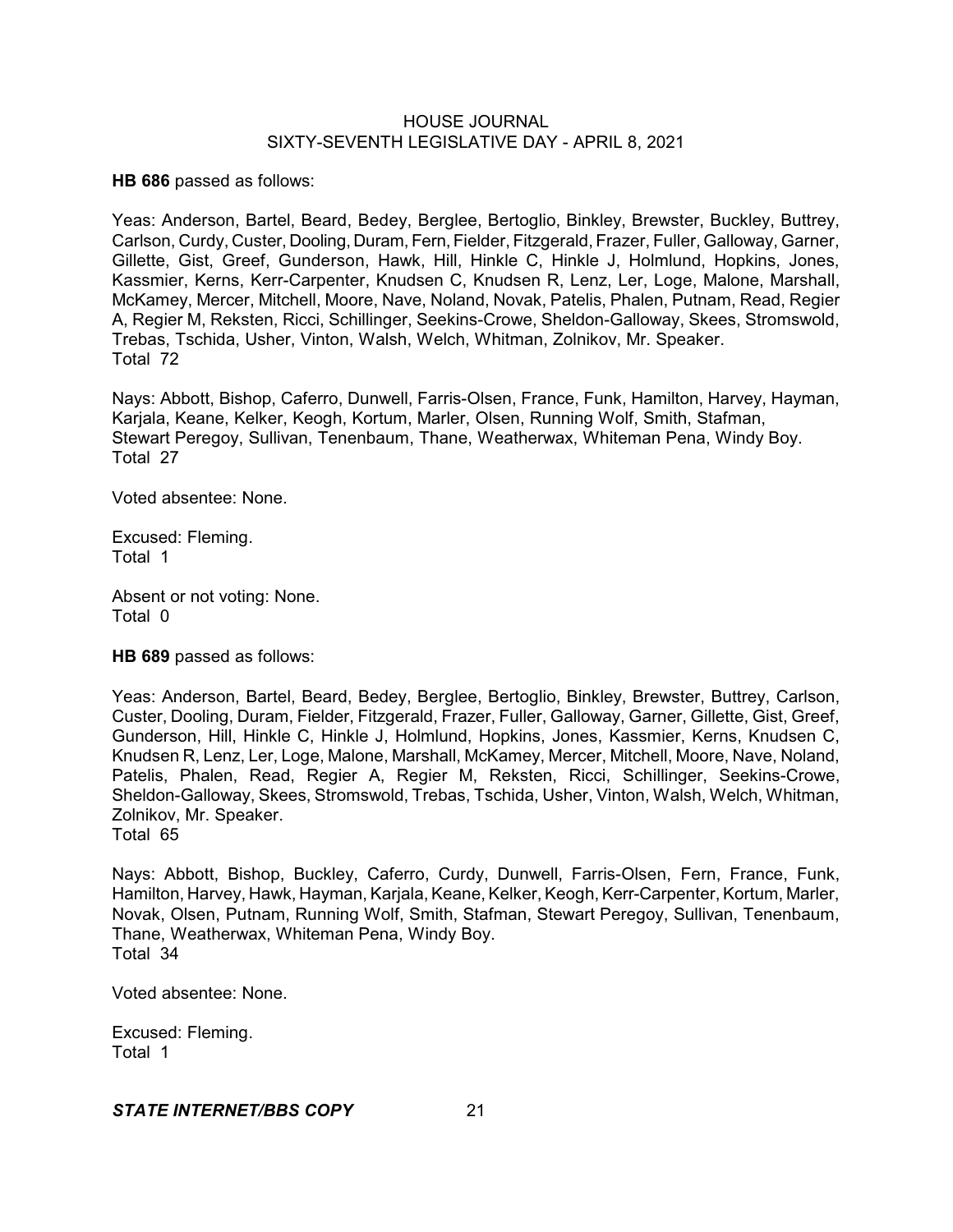Absent or not voting: None. Total 0

**HB 691** passed as follows:

Yeas: Abbott, Anderson, Bartel, Beard, Bedey, Berglee, Bertoglio, Binkley, Bishop, Brewster, Buckley, Buttrey, Caferro, Carlson, Curdy, Custer, Dooling, Dunwell, Duram, Farris-Olsen, Fern, Fielder, Fitzgerald, France, Frazer, Fuller, Funk, Galloway, Garner, Gillette, Gist, Greef, Gunderson, Hamilton, Harvey, Hawk, Hayman, Hill, Hinkle C, Hinkle J, Holmlund, Hopkins, Jones, Karjala, Kassmier, Keane, Kelker, Keogh, Kerns, Kerr-Carpenter, Knudsen C, Knudsen R, Kortum, Lenz, Ler, Loge, Malone, Marler, Marshall, McKamey, Mercer, Mitchell, Moore, Nave, Noland, Novak, Olsen, Patelis, Phalen, Putnam, Read, Regier A, Reksten, Ricci, Running Wolf, Schillinger, Seekins-Crowe, Sheldon-Galloway, Skees, Smith, Stafman, Stewart Peregoy, Stromswold, Sullivan, Tenenbaum, Thane, Trebas, Tschida, Usher, Vinton, Walsh, Weatherwax, Welch, Whiteman Pena, Whitman, Windy Boy, Zolnikov, Mr. Speaker. Total 98

Nays: Regier M. Total 1

Voted absentee: None.

Excused: Fleming. Total 1

Absent or not voting: None. Total 0

**HB 693** passed as follows:

Yeas: Anderson, Bartel, Beard, Bedey, Berglee, Bertoglio, Binkley, Brewster, Buckley, Buttrey, Carlson, Curdy, Custer, Dooling, Duram, Fern, Fielder, Fitzgerald, Frazer, Fuller, Galloway, Garner, Gillette, Gist, Greef, Gunderson, Hamilton, Hayman, Hill, Hinkle C, Hinkle J, Holmlund, Hopkins, Jones, Kassmier, Kerns, Knudsen C, Knudsen R, Lenz, Ler, Loge, Malone, Marshall, McKamey, Mercer, Mitchell, Moore, Nave, Noland, Patelis, Phalen, Putnam, Read, Regier A, Regier M, Reksten, Ricci, Schillinger, Seekins-Crowe, Sheldon-Galloway, Skees, Stafman, Stromswold, Trebas, Tschida, Usher, Vinton, Walsh, Welch, Whitman, Zolnikov, Mr. Speaker. Total 72

Nays: Abbott, Bishop, Caferro, Dunwell, Farris-Olsen, France, Funk, Harvey, Hawk, Karjala, Keane, Kelker, Keogh, Kerr-Carpenter, Kortum, Marler, Novak, Olsen, Running Wolf, Smith, Stewart Peregoy, Sullivan, Tenenbaum, Thane, Weatherwax, Whiteman Pena, Windy Boy. Total 27

Voted absentee: None.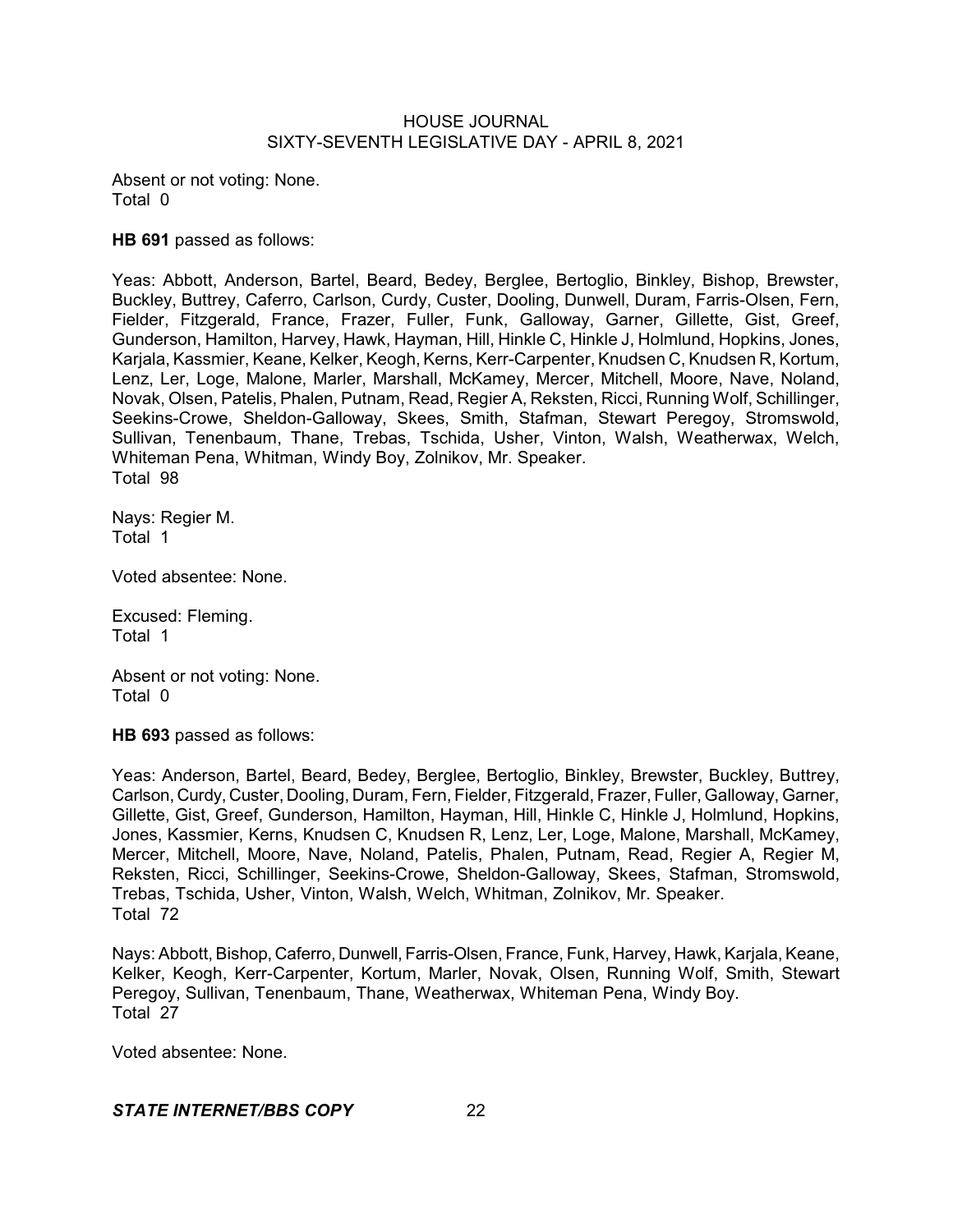Excused: Fleming. Total 1

Absent or not voting: None. Total 0

**HB 694** passed as follows:

Yeas: Abbott, Anderson, Bartel, Beard, Bedey, Berglee, Bertoglio, Binkley, Bishop, Brewster, Buckley, Buttrey, Caferro, Carlson, Curdy, Custer, Dooling, Dunwell, Duram, Farris-Olsen, Fern, Fielder, Fitzgerald, France, Frazer, Fuller, Funk, Galloway, Garner, Gillette, Gist, Greef, Gunderson, Hamilton, Harvey, Hawk, Hayman, Hill, Hinkle C, Hinkle J, Holmlund, Hopkins, Jones, Karjala, Kassmier, Keane, Kelker, Keogh, Kerns, Kerr-Carpenter, Knudsen C, Knudsen R, Kortum, Lenz, Ler, Loge, Malone, Marler, Marshall, McKamey, Mercer, Mitchell, Moore, Nave, Noland, Novak, Olsen, Patelis, Phalen, Putnam, Read, Regier A, Regier M, Reksten, Ricci, Running Wolf, Schillinger, Seekins-Crowe, Sheldon-Galloway, Skees, Smith, Stafman, Stewart Peregoy, Stromswold, Sullivan, Tenenbaum, Thane, Trebas, Tschida, Usher, Vinton, Walsh, Weatherwax, Welch, Whiteman Pena, Whitman, Windy Boy, Zolnikov, Mr. Speaker. Total 99

Nays: None. Total 0

Voted absentee: None.

Excused: Fleming. Total 1

Absent or not voting: None. Total 0

**HB 695** passed as follows:

Yeas: Anderson, Beard, Bedey, Berglee, Bertoglio, Binkley, Brewster, Buttrey, Carlson, Custer, Dooling, Duram, Fielder, Fitzgerald, Frazer, Fuller, Galloway, Garner, Gillette, Gist, Greef, Gunderson, Hill, Hinkle C, Hinkle J, Holmlund, Hopkins, Jones, Kassmier, Kerns, Knudsen C, Knudsen R, Lenz, Ler, Loge, Malone, Marshall, McKamey, Mercer, Mitchell, Moore, Nave, Noland, Patelis, Phalen, Putnam, Read, Regier A, Regier M, Reksten, Schillinger, Seekins-Crowe, Sheldon-Galloway, Skees, Stromswold, Trebas, Tschida, Usher, Vinton, Walsh, Welch, Whitman, Zolnikov, Mr. Speaker. Total 64

Nays: Abbott, Bartel, Bishop, Buckley, Caferro, Curdy, Dunwell, Farris-Olsen, Fern, Funk, Hamilton, Harvey, Hawk, Hayman, Karjala, Keane, Kelker, Keogh, Kerr-Carpenter, Kortum, Marler, Novak,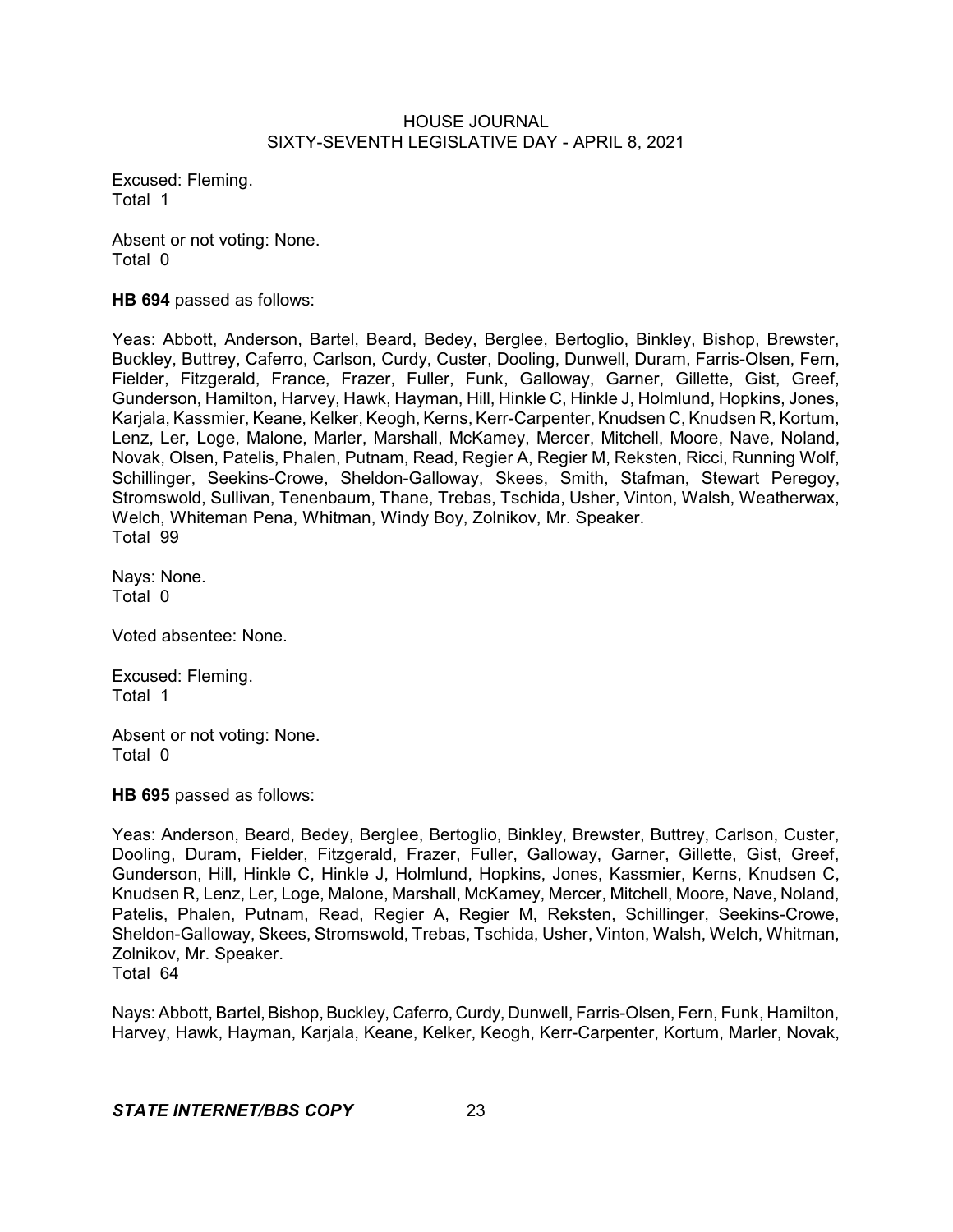Olsen, Ricci, Running Wolf, Smith, Stafman, Stewart Peregoy, Sullivan, Tenenbaum, Thane, Weatherwax, Whiteman Pena, Windy Boy. Total 34

Voted absentee: None.

Excused: Fleming. Total 1

Absent or not voting: France. Total 1

**HB 696** passed as follows:

Yeas: Abbott, Anderson, Bartel, Beard, Bedey, Berglee, Bertoglio, Binkley, Bishop, Brewster, Buckley, Buttrey, Caferro, Carlson, Curdy, Custer, Dooling, Dunwell, Duram, Farris-Olsen, Fern, Fielder, Fitzgerald, France, Frazer, Fuller, Funk, Galloway, Garner, Gillette, Gist, Greef, Gunderson, Hamilton, Harvey, Hawk, Hayman, Hill, Hinkle C, Hinkle J, Holmlund, Hopkins, Jones, Karjala, Kassmier, Keane, Kelker, Keogh, Kerns, Kerr-Carpenter, Knudsen C, Knudsen R, Kortum, Lenz, Ler, Loge, Malone, Marler, Marshall, McKamey, Mercer, Mitchell, Moore, Nave, Noland, Novak, Olsen, Patelis, Phalen, Putnam, Read, Regier A, Regier M, Reksten, Ricci, Running Wolf, Schillinger, Seekins-Crowe, Sheldon-Galloway, Skees, Smith, Stafman, Stewart Peregoy, Stromswold, Sullivan, Tenenbaum, Thane, Trebas, Tschida, Usher, Vinton, Walsh, Weatherwax, Welch, Whiteman Pena, Whitman, Windy Boy, Zolnikov, Mr. Speaker. Total 99

Nays: None. Total 0

Voted absentee: None.

Excused: Fleming. Total 1

Absent or not voting: None. Total 0

**HB 703** passed as follows:

Yeas: Anderson, Bartel, Beard, Bedey, Berglee, Bertoglio, Binkley, Brewster, Carlson, Dooling, Duram, Fielder, Frazer, Fuller, Galloway, Gillette, Gist, Greef, Gunderson, Hill, Hinkle C, Hinkle J, Holmlund, Hopkins, Jones, Kassmier, Kerns, Knudsen C, Knudsen R, Lenz, Ler, Loge, Malone, Marshall, McKamey, Mitchell, Moore, Nave, Noland, Patelis, Phalen, Read, Regier A, Regier M,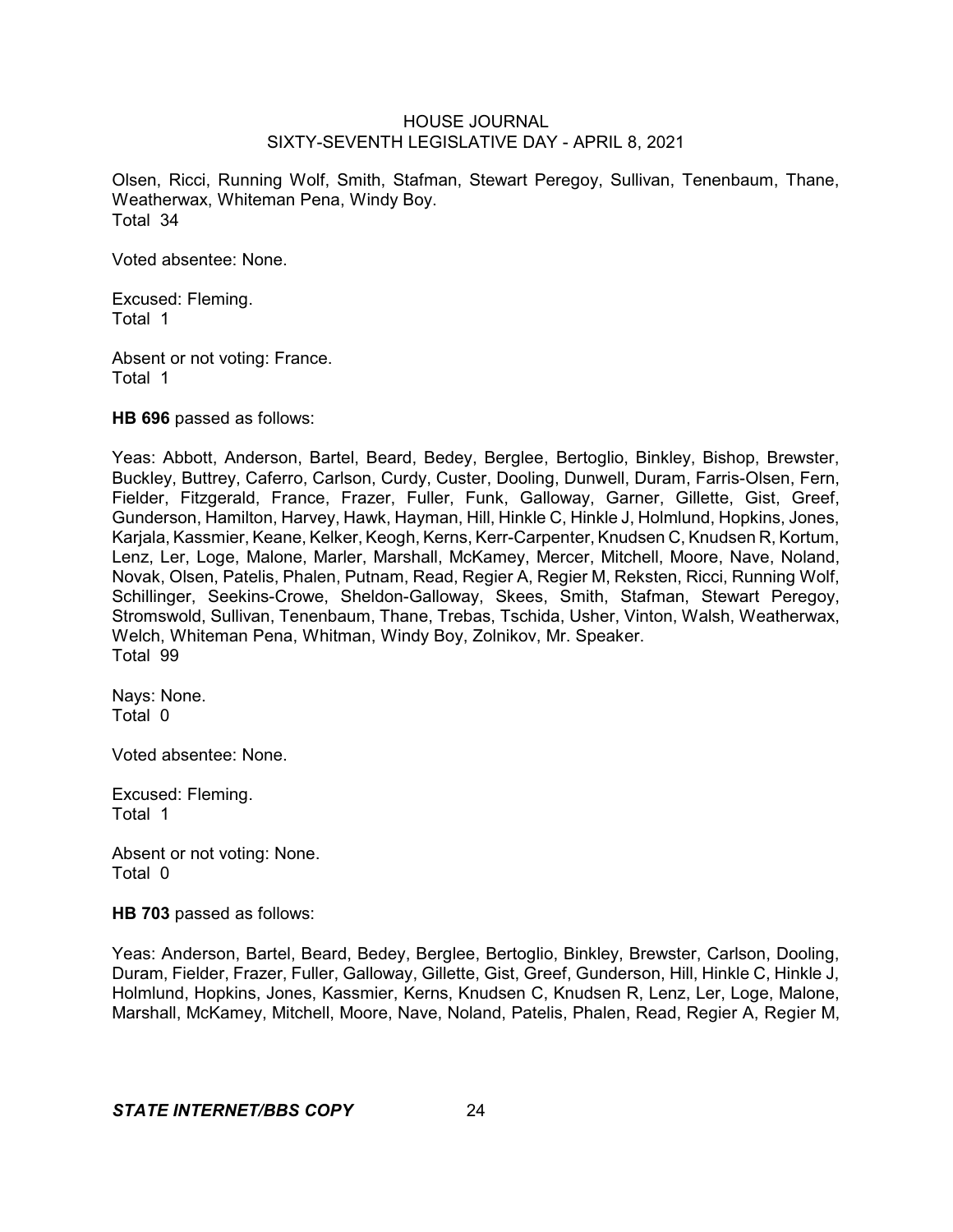Reksten, Ricci, Schillinger, Seekins-Crowe, Sheldon-Galloway, Skees, Stromswold, Trebas, Tschida, Usher, Vinton, Zolnikov, Mr. Speaker. Total 57

Nays: Abbott, Bishop, Buckley, Buttrey, Caferro, Curdy, Custer, Dunwell, Farris-Olsen, Fern, Fitzgerald, France, Funk, Garner, Hamilton, Harvey, Hawk, Hayman, Karjala, Keane, Kelker, Keogh, Kerr-Carpenter, Kortum, Marler, Mercer, Novak, Olsen, Putnam, Running Wolf, Smith, Stafman, Stewart Peregoy, Sullivan, Tenenbaum, Thane, Walsh, Weatherwax, Welch, Whiteman Pena, Whitman, Windy Boy. Total 42

Voted absentee: None.

Excused: Fleming. Total 1

Absent or not voting: None. Total 0

**HB 704** passed as follows:

Yeas: Abbott, Anderson, Bartel, Beard, Bedey, Berglee, Bertoglio, Binkley, Bishop, Brewster, Buckley, Buttrey, Carlson, Curdy, Custer, Dooling, Dunwell, Duram, Farris-Olsen, Fern, Fitzgerald, France, Frazer, Funk, Galloway, Garner, Gillette, Gist, Greef, Gunderson, Hamilton, Harvey, Hawk, Hill, Hinkle C, Hinkle J, Holmlund, Hopkins, Jones, Karjala, Kassmier, Keane, Kelker, Keogh, Kerns, Kerr-Carpenter, Knudsen C, Knudsen R, Ler, Loge, Malone, Marler, Marshall, McKamey, Mercer, Mitchell, Nave, Noland, Novak, Olsen, Patelis, Phalen, Putnam, Read, Regier A, Regier M, Reksten, Running Wolf, Schillinger, Seekins-Crowe, Skees, Smith, Stafman, Stewart Peregoy, Stromswold, Sullivan, Tenenbaum, Thane, Trebas, Usher, Vinton, Walsh, Weatherwax, Welch, Whiteman Pena, Whitman, Windy Boy, Zolnikov, Mr. Speaker. Total 89

Nays: Caferro, Fielder, Fuller, Hayman, Kortum, Lenz, Moore, Ricci, Sheldon-Galloway, Tschida. Total 10

Voted absentee: None.

Excused: Fleming. Total 1

Absent or not voting: None. Total 0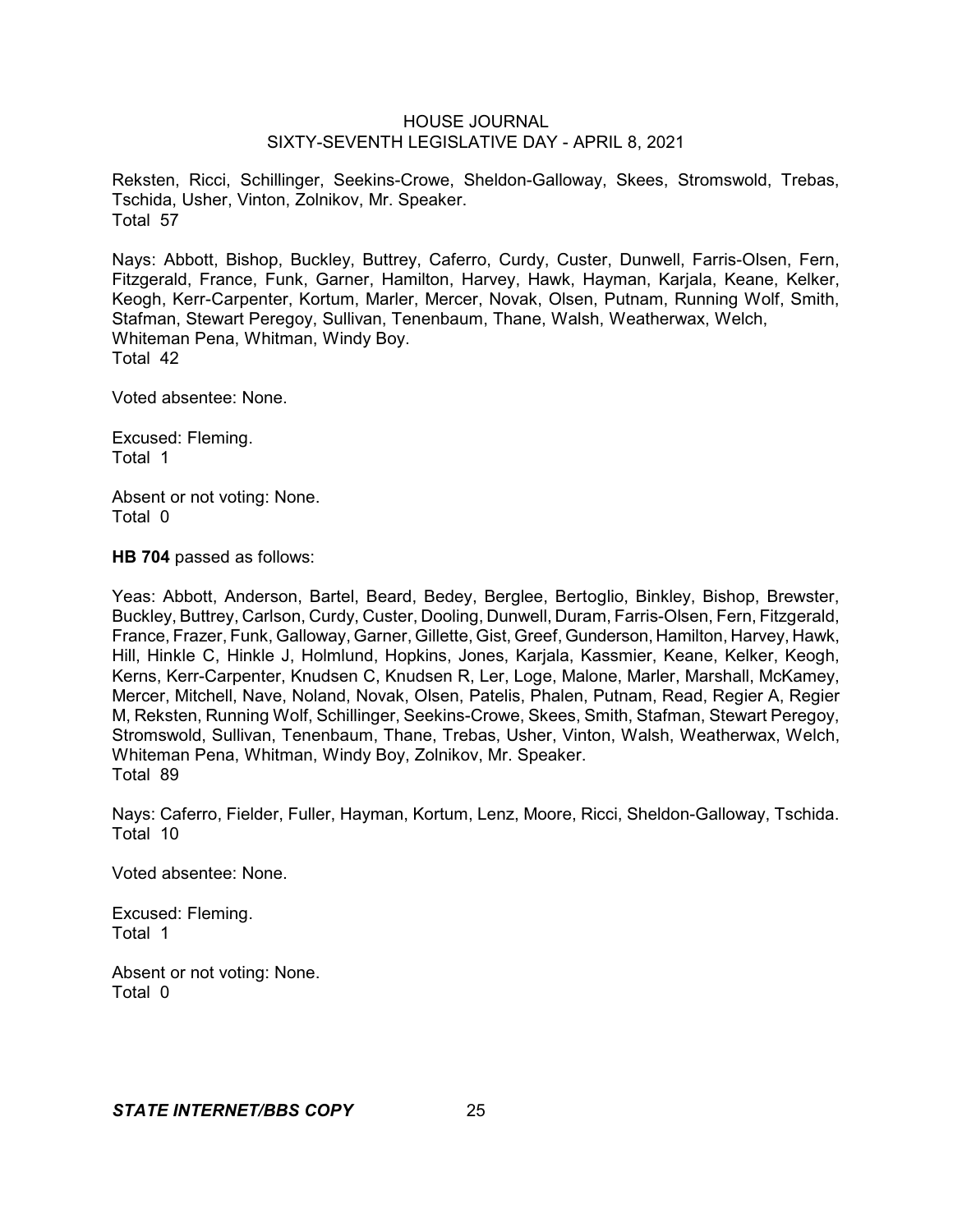**HB 708** passed as follows:

Yeas: Abbott, Anderson, Bedey, Berglee, Bertoglio, Binkley, Bishop, Brewster, Buckley, Buttrey, Carlson, Curdy, Custer, Dunwell, Duram, Farris-Olsen, Fern, Fielder, France, Frazer, Fuller, Funk, Garner, Gist, Greef, Gunderson, Hamilton, Harvey, Hawk, Hayman, Hill, Hinkle C, Hinkle J, Holmlund, Hopkins, Karjala, Kassmier, Kelker, Keogh, Kerns, Kerr-Carpenter, Knudsen C, Kortum, Marler, Marshall, McKamey, Noland, Novak, Olsen, Patelis, Phalen, Putnam, Read, Reksten, Ricci, Running Wolf, Skees, Smith, Stafman, Stewart Peregoy, Sullivan, Tenenbaum, Thane, Trebas, Usher, Vinton, Welch, Whitman, Mr. Speaker. Total 69

Nays: Bartel, Beard, Caferro, Dooling, Fitzgerald, Galloway, Gillette, Jones, Keane, Knudsen R, Lenz, Ler, Loge, Malone, Mercer, Mitchell, Moore, Nave, Regier A, Regier M, Schillinger, Seekins-Crowe, Sheldon-Galloway, Stromswold, Tschida, Walsh, Weatherwax, Whiteman Pena, Windy Boy, Zolnikov. Total 30

Voted absentee: None.

Excused: Fleming. Total 1

Absent or not voting: None. Total 0

**HB 709** passed as follows:

Yeas: Abbott, Anderson, Bartel, Beard, Bedey, Berglee, Bertoglio, Binkley, Brewster, Buckley, Buttrey, Caferro, Carlson, Curdy, Custer, Dunwell, Duram, Fern, Fielder, Fitzgerald, France, Frazer, Fuller, Funk, Galloway, Garner, Gillette, Gist, Greef, Gunderson, Hamilton, Harvey, Hayman, Hill, Hinkle C, Hinkle J, Holmlund, Hopkins, Jones, Karjala, Kassmier, Keane, Kelker, Keogh, Kerns, Kerr-Carpenter, Knudsen C, Knudsen R, Kortum, Lenz, Ler, Loge, Malone, Marler, Marshall, McKamey, Mercer, Mitchell, Moore, Nave, Noland, Novak, Patelis, Phalen, Putnam, Read, Regier A, Regier M, Reksten, Ricci, Running Wolf, Schillinger, Seekins-Crowe,Sheldon-Galloway, Skees, Smith, Stewart Peregoy, Stromswold, Sullivan, Thane, Trebas, Tschida, Usher, Vinton, Walsh, Welch, Whitman, Zolnikov, Mr. Speaker. Total 89

Nays: Bishop, Dooling, Farris-Olsen, Hawk, Olsen, Stafman, Tenenbaum, Weatherwax, Whiteman Pena, Windy Boy. Total 10

Voted absentee: None.